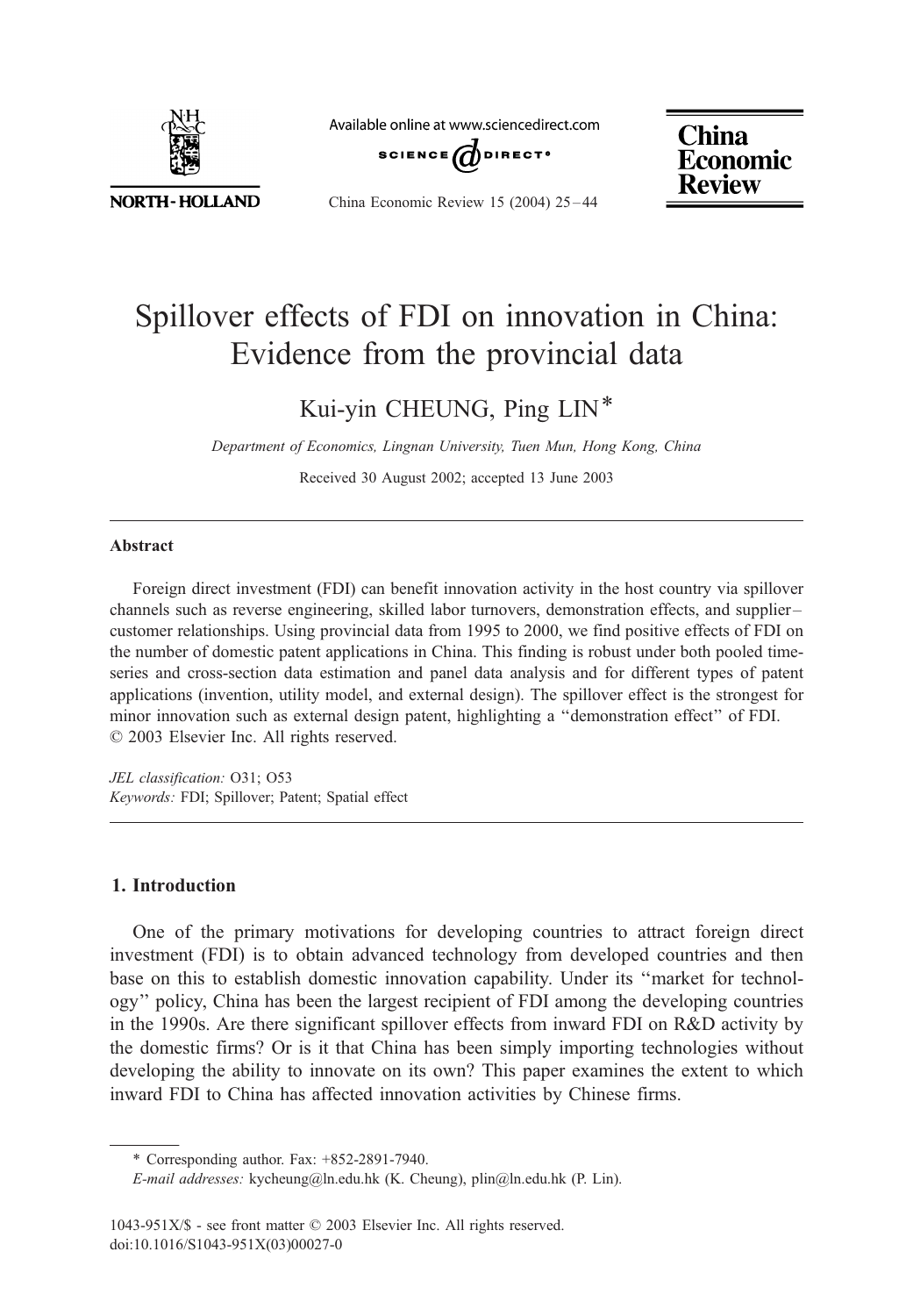As is well recognized in the literature, there are several important channels through which inward FDI can benefit innovation activity of domestic firms in the host country.<sup>1</sup> First, local firms can learn about the products and technologies brought in by foreign investors, by means of reverse engineering for example. Second, spillovers can take place through labor turnovers whereby local firms obtain the technological know-how of foreign-investment-related firms by ''stealing'' their skilled workers. Third, inward FDI has a *demonstration effect* on local R&D activity. By their mere presence in the domestic markets, foreign products/technologies can inspire and stimulate local innovators to develop new products and processes. This helps shorten the trial-and-error process of local firms in their search for inventions. Moreover, since the products and technologies that FDI firms bring in have already been tested in foreign markets, the perceived risk of innovating along similar directions is lowered for local firms. Finally, spillovers may take place vertically from foreign firms to their local suppliers by means of technological know-how transfer, staff training, and so on. These vertical spillovers can then enhance the innovation capability of local suppliers.<sup>2</sup>

Our analysis is based on provincial-level data in China for the period from 1995 to 2000. We use the number of patent applications as a measure of R&D output. To separate the spillover effect of FDI from the effects of other R&D inputs, we include in our analysis the expenditures on science and technical development as well as the number of technical personnel. Other explanatory variables include export –output ratio of FDI firms and per capita GDP of each province.

We perform regression analyses for the pooled time-series and cross-section data as well as panel data estimations. We find evidence of positive spillovers from FDI (lagged 1 year) on the number of domestic patent applications under both approaches and for all three types of patents. The three types of patents are invention, which is a new technical solution relating to a product, process, or improvement thereof; *utility model*, which means a new technical solution relating to the shape or structure of a product that is not directly related to its aesthetic properties; and *external design*, which involves a new design of shape, pattern, or combination, or of color or aesthetic properties. This spillover effect is especially strong for external design patents: a 1% increase in FDI inflow can lead to a 0.15% increase in the number of applications for external design patent according to the panel data estimation, and a 0.47% increase according to the pooled data analysis. This finding is consistent with the demonstration effect of FDI, which is perhaps more applicable to external design innovation. We consider this finding to be a reflection of the current innovation capability of Chinese firms, which in general are technically lagged behind multinational firms, and thus the spillover effects of FDI are the strongest toward minor innovations.

Empirical studies of FDI spillover effects on innovation in China are rare. The only work that we are aware of is a recent study by [Hu and Jefferson \(2001\).](#page-19-0) The authors used

<sup>&</sup>lt;sup>1</sup> There have been a number of recent studies of FDI spillovers to host countries. For example, [Baldwin,](#page-19-0) Braconier, and Forslid (1999) studied R&D spillovers through FDI for some OECD countries, while [Aitken and](#page-19-0) Harrison (1999) examined the effect of FDI on productivity in Venezuela. See [Blomstrom and Kokko \(1999\)](#page-19-0) for a review of empirical evidence of FDI spillover effects.

<sup>&</sup>lt;sup>2</sup> Several recent empirical studies have found that inward FDI leads to productivity improvement of local suppliers in some countries (see, e.g., [Smarzynska, 2002\)](#page-19-0).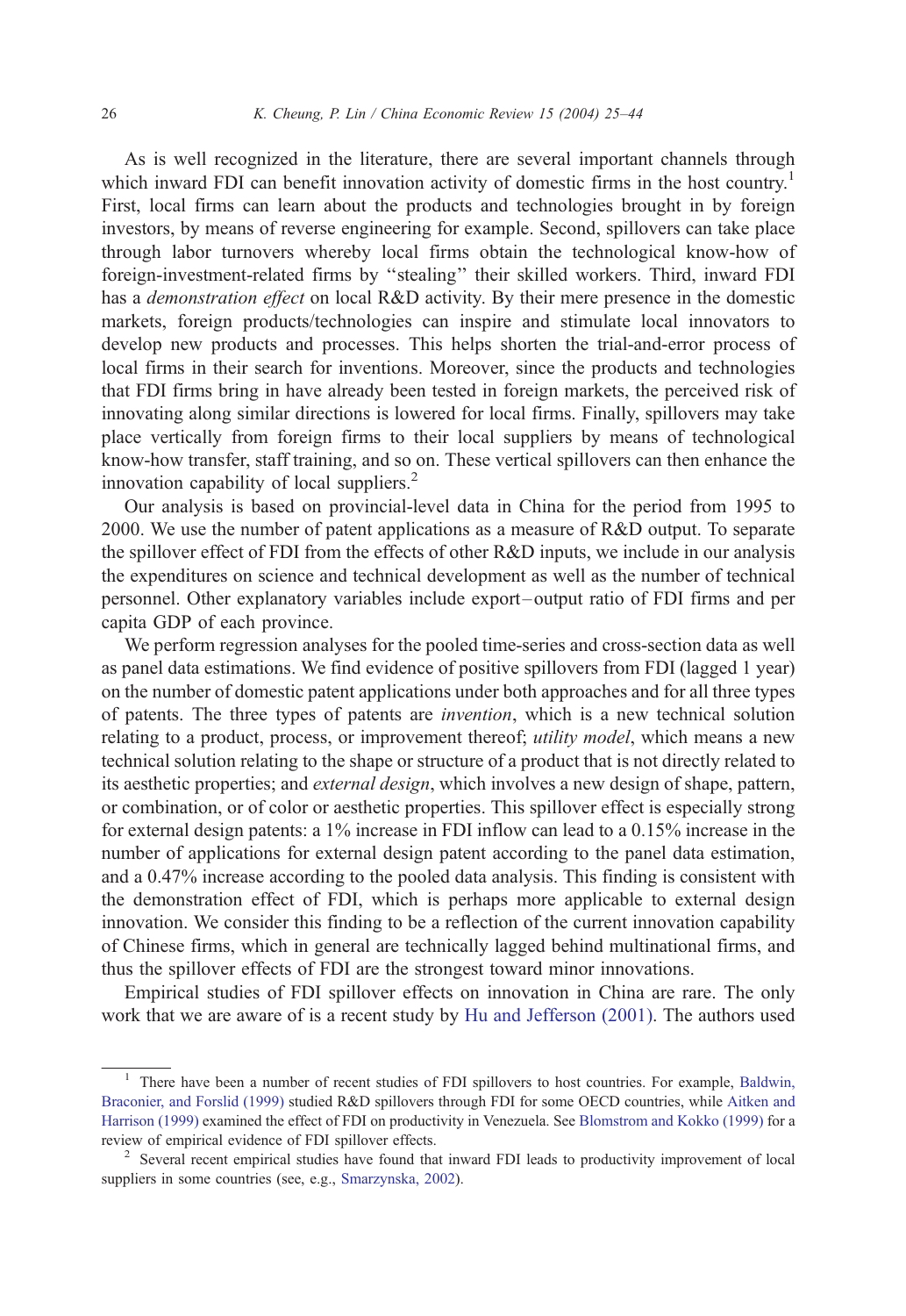data for large- and medium-size enterprises to examine the spillover effects of FDI in manufacturing industries in China.<sup>3</sup> They found that inward FDI has a positive effect on introduction of new products in China. Our study is complementary to Hu and Jefferson's in that we analyze the provincial data and emphasize the geographical aspect of FDI spillovers, whereas they focused on industry levels. Taken together, our findings and theirs show that FDI to China in the 1990s has promoted R&D activity by Chinese firms via various spillover channels, making them more capable of innovating on their own.<sup>4</sup>

Our using provincial data is motivated by the fact that spatial proximity is of crucial importance for technology and knowledge spillovers, as documented in the literature on R&D spillovers (e.g., [Jaffe, 1986, 1989\)](#page-19-0). It is well recognized that geographic proximity facilitates flow of knowledge. The probability that knowledge is transmitted from one agent to another decreases as geographic distance increases. The closer a local firm is located to an FDI firm, the more likely and more frequently their employees will interact with each other, and more frequent labor moves between these two firms. Moreover, the spatial aspect is also important for vertical spillovers between FDI firms and their local suppliers, which often are located close to one another.<sup>5</sup>

Our choice of the time period covered in our analysis, namely from 1995 to 2000, is based on two reasons. First, the patent law of China, although enacted in 1985, was substantially amended in 1993, with major revisions including extending patent length from 15 to 20 years for invention patents and from 5 to 10 years for patents on utility model and external design. In addition, the enforcement of the patent law has been greatly improved since then. Therefore, China's patent protection system in the post-1993 period is significantly different from the one prior to 1993. Second, it is since the 1990s that inward FDI to China has been consistently on a large scale. FDI to China before 1993 was on a relatively small scale and more fluctuating due to political changes in China such as the Tiananmen events in 1989 and the subsequent economic sanctions by major trading partners of China during early 1990s. The political uncertainty of investing in China was greatly reduced after Deng Xiaoping's South Tour in 1993.<sup>6</sup>

Using the number of patent applications as a measure of R&D output has several limitations. First, it is possible that some innovators in China may have chosen not to file patent applications for their R&D output. Instead, they may have chosen to keep the fruits of their innovation activity as ''trade secrets,'' so as to prevent their competitors from utilizing the information that would be disclosed from filing patent applications. Second, the number of patent applications does not reflect the quality of the inventions concerned. Alternatively, one could use other measures such as new product sales to account for the

<sup>&</sup>lt;sup>3</sup> Their data set, drawn from a private survey, spans a period of 5 years from 1995 to 1999 and 29 manufacturing industries and 511 firms.

<sup>4</sup> In another recent article, [Hu and Jefferson \(2002\)](#page-19-0) study the effects of FDI on total factor productivity of Chinese firms in electronic and textile industries. In [Hu and Jefferson \(this issue\),](#page-19-0) the authors estimate the returns of R&D investment in Chinese manufacturing industries. <sup>5</sup> For example, most of the component suppliers of Shanghai Santana are located in Shanghai or the

surrounding area.<br><sup>6</sup> The FDI data we use are actually from 1994 to 1999 as we used lagged one period values of FDI in our

regression analyses.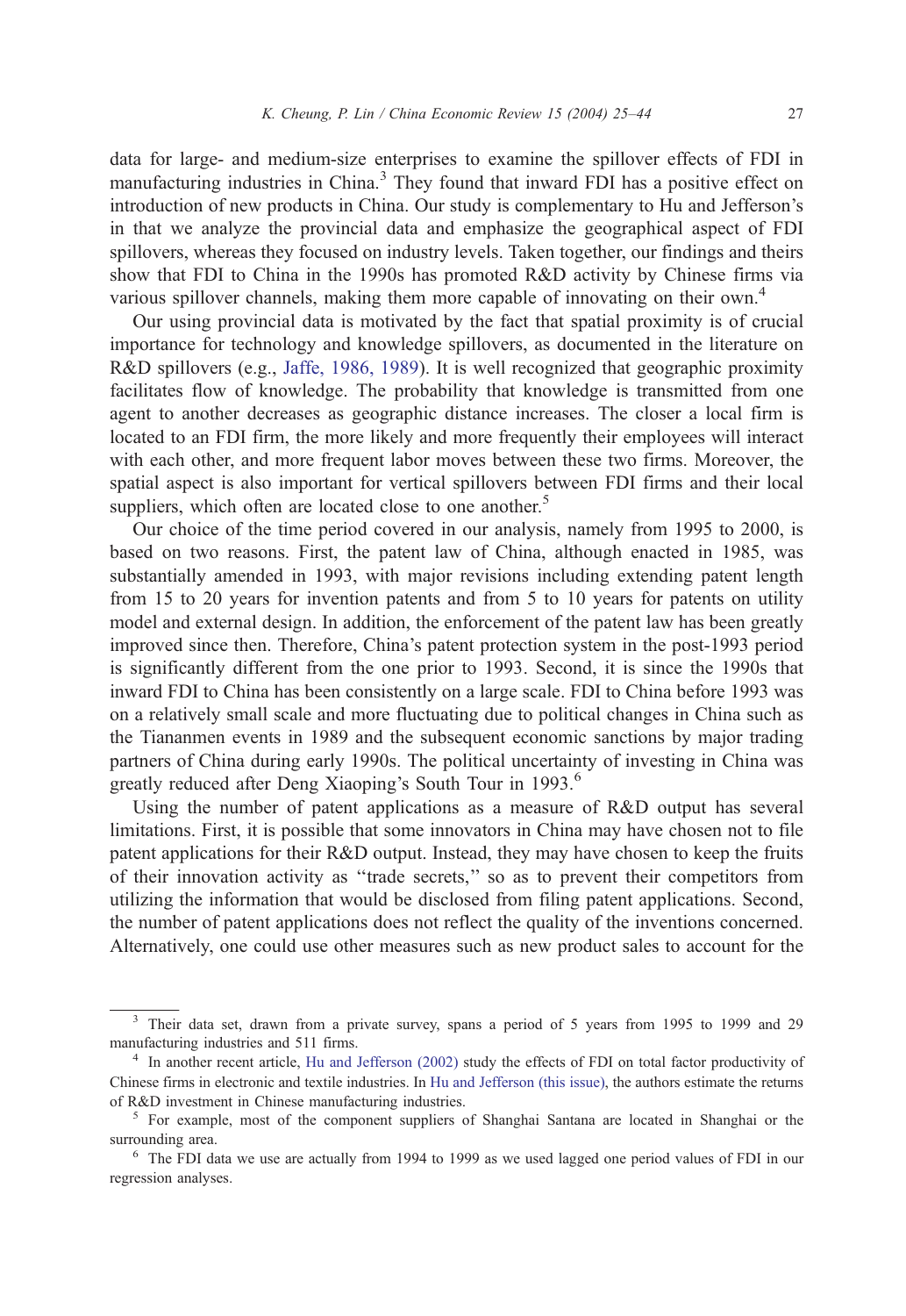value of R&D output. But one problem with using this alternative measure is that there may be a potentially large distortion in the official statistics about new products in China. This is so because enterprises in China tend to misreport information about new products to receive the tax credits the government provides to new products sales (as an incentive to stimulate R&D). By (slightly) modifying their existing products, a firm can claim to have invented ''new products'' and thus enjoy the tax benefits. Because of this, it is likely that the official statistics about new product sales in China overestimate the commercial returns associated with introduction of genuine new products by Chinese firms. Another drawback of using new products sales to measure R&D output is that it does not include process innovations that improve the production technology for existing products. The number of patent applications includes both product and process innovations.

The rest of the paper is organized as follows. A theoretical framework of spillover effect of FDI on innovation is presented in section 2. Section 3 contains an overview of inward FDI to China during the second half of the 1990s and its distribution over the provinces. Section 4 contains a brief description of the patent protection system in China, as well as of patent application distributions across patent types and provinces. The regression model is contained in section 5. Main empirical findings are presented in section 6. Section 7 contains some estimation results regarding regional differences (Coastal, Central, and West regions) in FDI spillover effect. Section 8 provides some concluding remarks.

#### 2. Spillover effects of FDI on R&D

The R&D process is essentially a knowledge generation process in which one utilizes resources (scientists, engineers, technicians, research equipment, and so on) to create new knowledge. In general, the R&D production function can be represented by

$$
I = f(L, K, I_0),\tag{1}
$$

where L and K represent labor and the capital inputs and I represents the R&D output, which are largely embedded in the new products or new processes generated by the R&D process. The component  $I_0$  stands for the initial level of knowledge available at the beginning of the R&D project concerned.

One of the important channels that contribute to the initial knowledge level is inward FDI. By bringing in new technologies and products into the host country, inward FDI can benefit domestic firms' innovation in several ways. First, local firms can learn about the designs of the new products and technology, through reverse engineering for example, and then improve upon them to come up with new innovations. The Japanese experiences in the 1960– 1970s are a good example of this form of learning. Second, inward FDI can cause spillovers to local firms through labor market turnover whereby skilled workers who once worked for the FDI firms move to local firms. Quite a number of lawsuits against unfair competition in China in recent years are related to this type of labor mobility.<sup>7</sup>

<sup>7</sup> See [Chu \(2001\).](#page-19-0)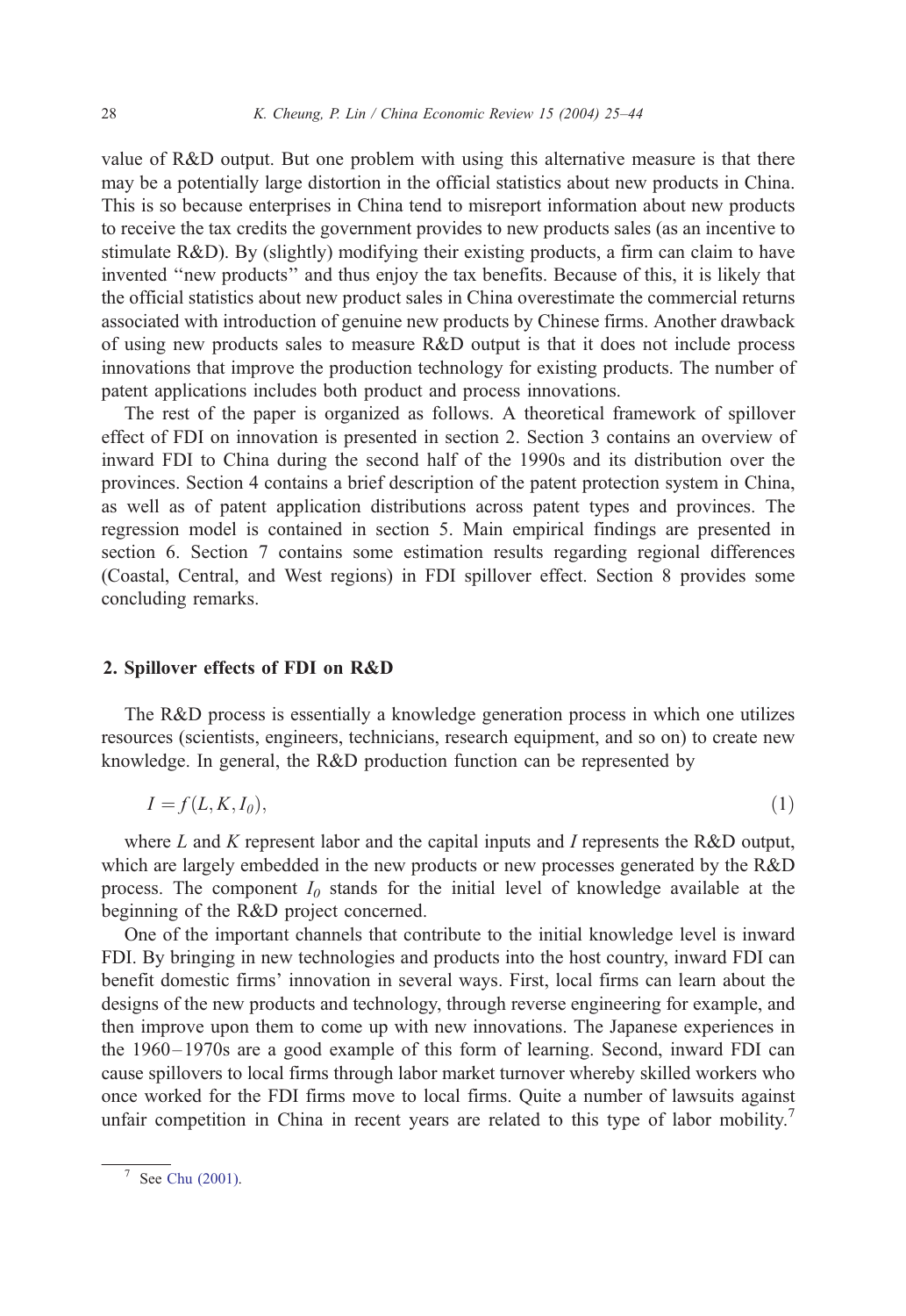Third, FDI can generate a ''demonstration effect.'' The mere presence of foreign products in domestic markets can stimulate local firms' creative thinking and thus help generate blueprints for new products and processes. Moreover, since the products or technologies that FDI firms bring in have already been tested by consumers in the foreign markets, similar products and technologies will likely work well for the host country as well.<sup>8</sup> Such a demonstration effect tends to be strong for minor innovations and significant in countries such as China where there was a lack of product variety prior to entry of foreign investors.

The demonstration effect is related to the usual R&D spillovers in the literature of innovation, whereby information about a firm's on-going R&D activity leaks to its competitors. Such information can benefit the competitors by improving their efficiency in the searching process for innovation. The FDI spillover effect, on the other hand, can be seen as originating from the FDI firm's finished R&D projects (their products and technologies) and spillovers to local firms. By observing and analyzing the output of the FDI firm's past R&D projects, local firms become more effective in conducting their own innovation activity.<sup>9</sup>

To focus on the effects of FDI on innovation, we can rewrite Eq. (1) as

$$
I = h(L, K, \text{FDI}).\tag{2}
$$

As argued in the Introduction, FDI spillovers can take place either horizontally or vertically. Horizontal spillovers occur when FDI firms' presence benefits their competitors in the same industry via channels such as reverse engineering, labor turnovers, formal or informal contacts between employees of FDI and local firms, and the demonstration effect. Vertical spillovers occur when FDI firms transfer technological know-how to their local suppliers through technology licensing and staff trainings.<sup>10</sup> Both types of spillovers tend to be more effective when firms concerned are located closer to each other. This is so because geographic proximity facilitates flow of knowledge. More specifically, the main spillover channels such as labor turnover, informal meetings of employees of different firms, and supplier –customer contacts all function better among firms that are ''clustered'' spatially. Our use of provincial data helps to capture the spatial dimension of FDI spillover effects.<sup>11</sup>

Before presenting our empirical findings, we first provide a brief picture of inward FDI in terms of geographic distributions and the patent system in China.

<sup>8</sup> If one considers innovation process as one in which desirable new products and processes are selected from an unknown set of alternatives, then the presence of foreign products tells local innovators that such specific candidates are in the feasibility set.<br><sup>9</sup> Of course, ongoing R&D by the FDI firm can also spillover to local innovators. But most multinational

companies that have entered the China market did not set up their own R&D centers in China until recently. <sup>10</sup> Such vertical spillovers are even stronger if local content requirement is imposed by the government, as

was the case in China throughout the 1990s.<br><sup>11</sup> Furthermore, an important aspect of FDI to China is that investment by a foreign company often creates a

number of smaller competitors (or imitators) in the sounding neighborhood of the FDI project. These new firms may be collectives or private owned enterprises. They may be either new or have been in other businesses prior to the entry of the FDI firm but losing money. The entry of the FDI firm creates profit opportunity for these new firms as they can mimic the products of the FDI firm. Through the various spillover channels, these new firms can improve on their innovation capability, and generate certain R&D output over time.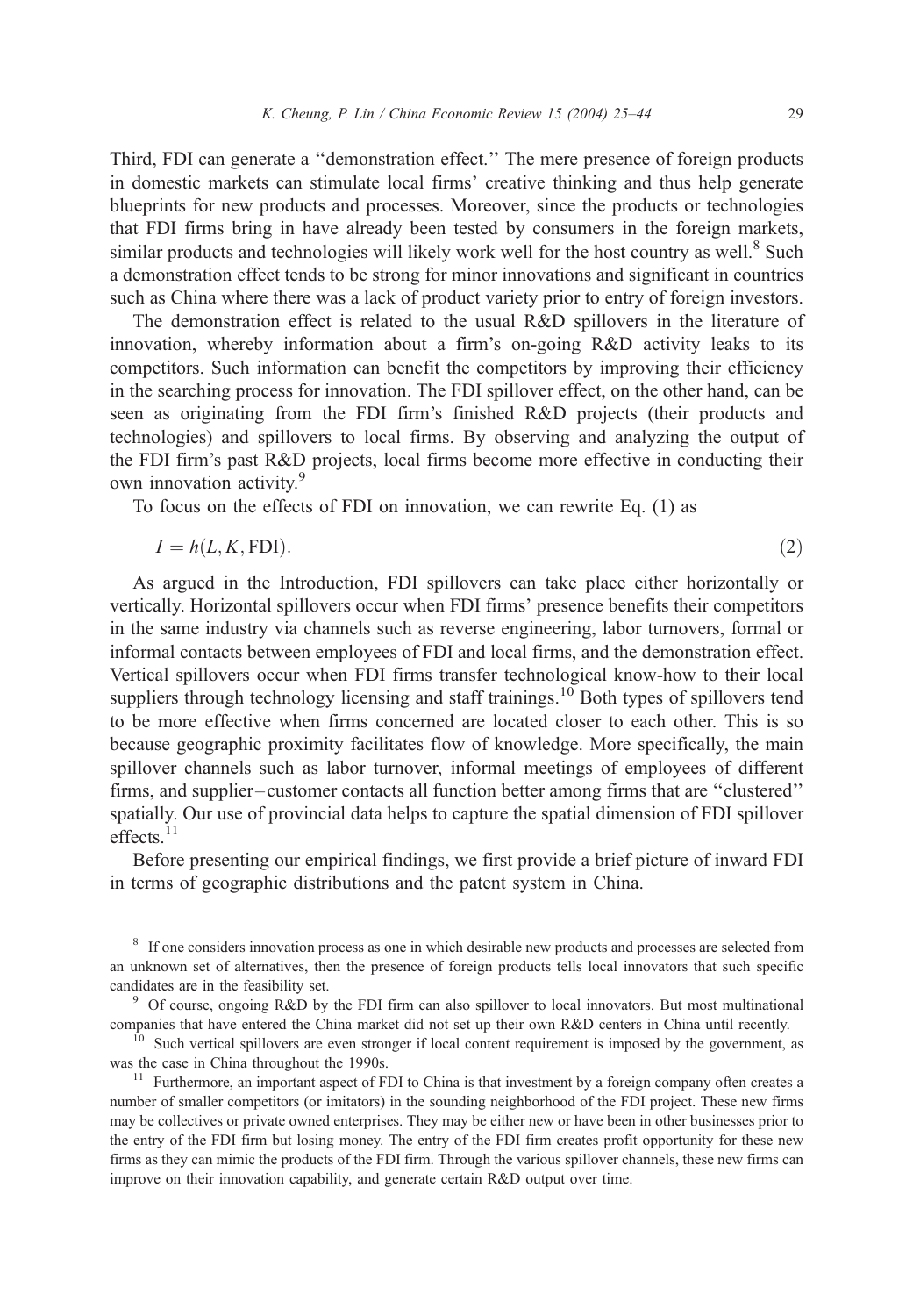# 3. FDI to China: 1995 –2000

In the early stage of China's opening up, FDI inflow increased at a modest rate until the early 1990s. The realized value of inward FDI to China was \$3.49 billion in 1990, but soared to \$27.5 billion in 1993. The figure reached \$37.5 billion in 1995, peaked at \$45.3 billion in 1997 before declining to \$40.3 billion in 1999, largely due to the negative effects of the East Asia financial crisis. The volume of FDI inflow in 2000 was \$40.7 billion. The surge in FDI after 1993 was driven by several factors. Following Deng Xiaoping's support of further economic liberalization in 1993, the Chinese government resumed a policy of far reaching economic reforms and launched a new round of measures to attract FDI.

FDI to China is characterized by a very uneven geographic distribution. Regional breakdown of FDI shows a dividing line between coastal provinces and inland provinces in attracting foreign capital. As [Table 1](#page-6-0) shows, in 1996 nearly 90% of FDI (in realized value) was concentrated in coastal provinces and more precisely in five of them: Guangdong, Jiangsu, Fujian, Shanghai municipality, and Shandong received more than 65% of total FDI. The Central region received only 9% and the West region only 2.45% of the total FDI inflow in that year. The geographic distributions of inward FDI in 1998 and 2000 (and in fact throughout the second half of the 1990s) were almost the same as it was in 1996. This uneven distribution is primarily due to the fact that the Coastal region is the most developed area in China and was the first region to allow FDI when China opened up in the 1980s.

#### 4. Patent protection in China

In less than 20 years, China has made tremendous progress in establishing a legal system for the protection of innovation. China's first patent law was enacted in 1984 and came into effect in 1985. Since then, the law has been amended twice. The first revision, undertaken in 1992, extended the patent length from 15 to 20 years for invention patents and from 5 to 10 years for patents on utility model and external design. The second revision, which was completed in September 2000, eliminated the provisions under the old law that prevented state-owned enterprises from trading their patents in technology markets. The second revision also introduced new provisions designed to make it more rewarding for enterprise employees to innovate. Since the passage of the 1984 patent law, the central government has issued over 20 regulations and guidelines so as to promote innovation activity in China. Today's patent law in China is pretty much in line with the international standard. Up till now, China has acceded to all the international patent treaties and its laws on intellectual property rights meet the requirements of the WTO's Agreement on Trade-Related Intellectual Properties (TRIPs). Enforcement of the patent law has been greatly improved in China since the 1994 due to both the internal interests of China and external pressures from its major trading partners, such as the United States.<sup>12</sup>

<sup>&</sup>lt;sup>12</sup> See [Lin \(2001\)](#page-19-0) for a detailed description and evaluation of the patent system in China.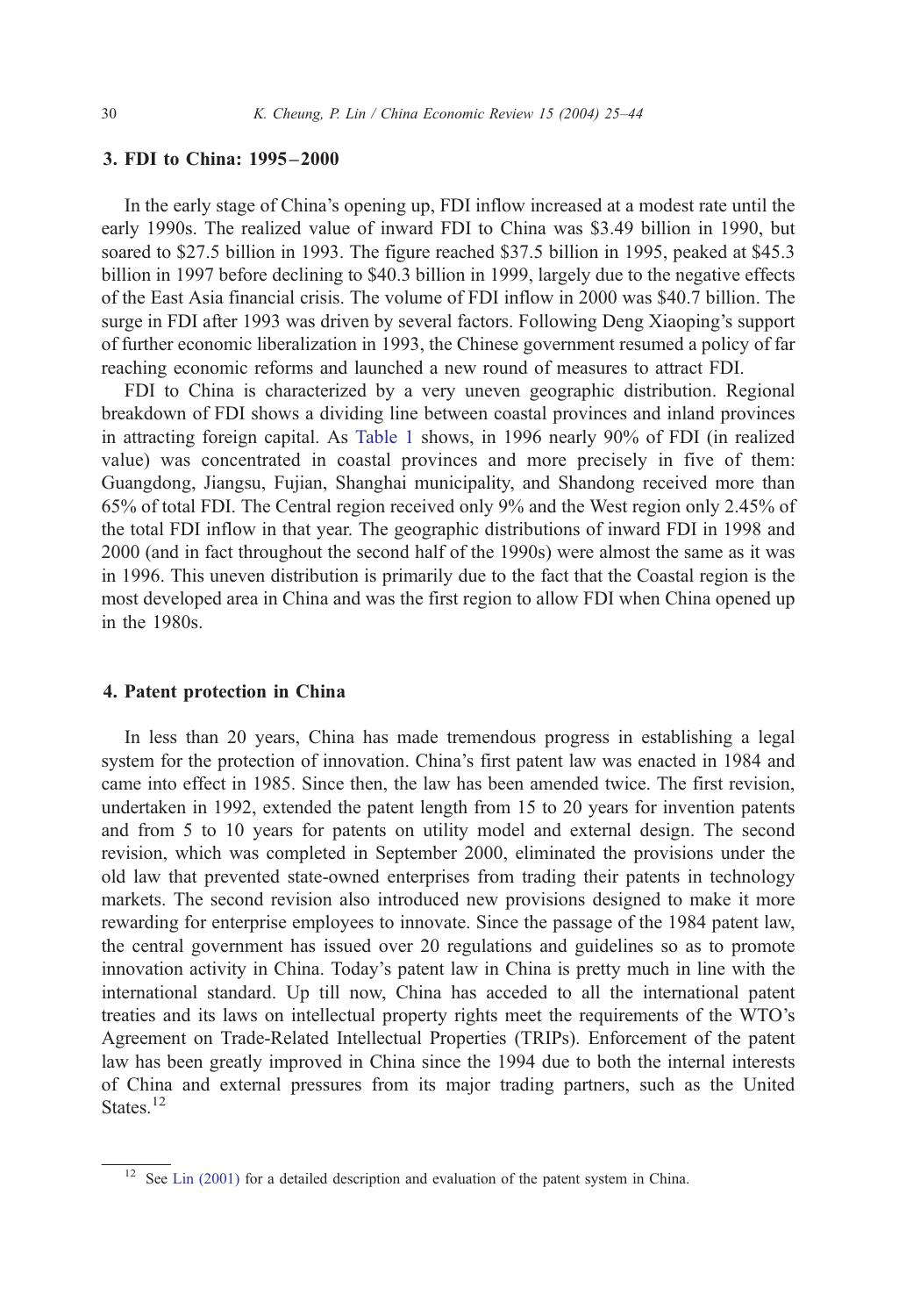|                | 1996  | 1998  | 2000  |
|----------------|-------|-------|-------|
| Coastal region |       |       |       |
| Beijing        | 3.71  | 4.79  | 4.17  |
| Tianjin        | 5.14  | 4.67  | 2.89  |
| Hebei          | 1.98  | 3.15  | 1.68  |
| Liaoning       | 4.15  | 5.31  | 5.07  |
| Shanghai       | 9.41  | 8.10  | 7.84  |
| Jiangsu        | 12.44 | 14.64 | 15.93 |
| Zhejiang       | 3.63  | 2.96  | 4.00  |
| Fujian         | 9.75  | 9.30  | 8.51  |
| Shandong       | 6.29  | 6.03  | 7.37  |
| Guangdong      | 28.07 | 28.78 | 27.97 |
| Guangxi        | 1.58  | 1.96  | 1.30  |
| Hainan         | 1.88  | 1.58  | 1.07  |
| Subtotal       | 88.04 | 91.28 | 87.80 |
| Central region |       |       |       |
| Shanxi         | 0.33  | 0.54  | 0.56  |
| Inner Mongolia | 0.17  | 0.20  | 0.26  |
| Jilin          | 1.08  | 0.90  | 0.84  |
| Heilongjiang   | 1.35  | 1.16  | 0.75  |
| Anhui          | 1.21  | 0.61  | 0.79  |
| Jiangxi        | 0.72  | 1.03  | 0.56  |
| Henan          | 1.25  | 1.36  | 1.40  |
| Hubei          | 1.63  | 2.29  | 2.34  |
| Hunan          | 1.78  | 1.81  | 1.68  |
| Subtotal       | 9.52  | 9.90  | 9.17  |
| West region    |       |       |       |
| Chongqing      | n.a.  | 0.95  | 0.61  |
| Sichuan        | 1.05  | 0.82  | 1.08  |
| Guizhou        | 0.07  | 0.10  | 0.06  |
| Yunnan         | 0.16  | 0.32  | 0.32  |
| Shaanxi        | 0.78  | 0.66  | 0.72  |
| Gansu          | 0.21  | 0.09  | 0.15  |
| Qinghai        | 0.00  | n.a.  | n.a.  |
| Ningxia        | 0.01  | 0.04  | 0.04  |
| Xinjiang       | 0.15  | 0.05  | 0.05  |
| Subtotal       | 2.45  | 3.03  | 3.03  |
| Total          | 100   | 100   | 100   |

<span id="page-6-0"></span>Table 1 Spatial distribution of FDI inflow to China (%)

China's Statistical Yearbook.

# 4.1. Types of patents

The patent law of China divides patents into three categories: invention, utility model, and external design. The term of protection is 20 years for invention patents and 10 years for utility model and external design patents. Invention patents are regarded as major innovations. To obtain a patent for invention, an application must meet the requirements of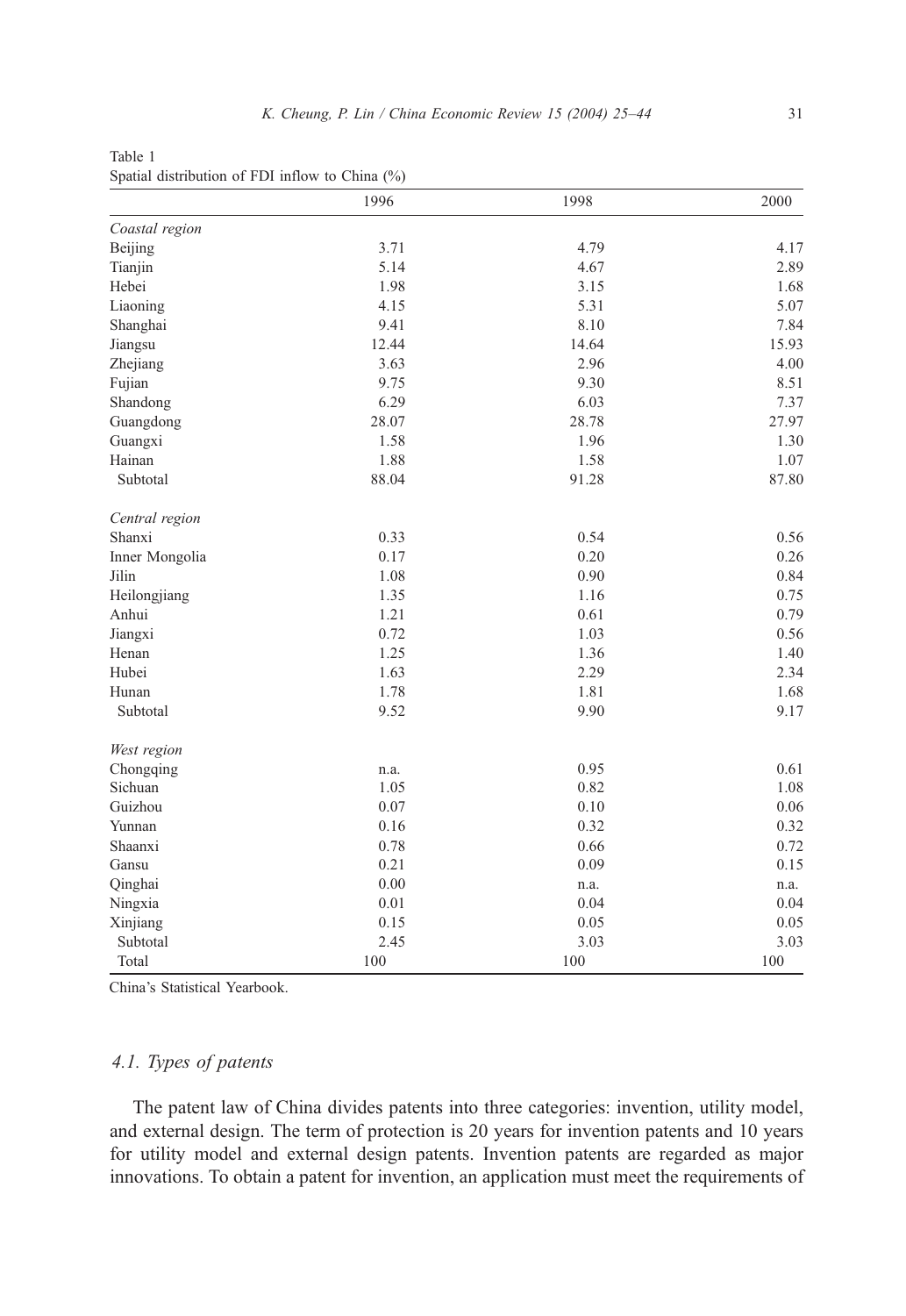| $\sim$ $\sim$<br>. .<br>. . |        |        |         |
|-----------------------------|--------|--------|---------|
|                             | 1996   | 1998   | 2000    |
| Domestic application        | 82,207 | 96,233 | 140,339 |
| Invention $(\%)$            | 13.95  | 14.26  | 18.06   |
| Utility model $(\% )$       | 60.02  | 53.22  | 48.78   |
| External design $(\% )$     | 26.03  | 32.51  | 33.16   |
| Overseas application        | 20,528 | 25,756 | 30,343  |
| Invention $(\%)$            | 83.04  | 86.33  | 87.01   |
| Utility model $(\% )$       | 1.28   | 0.69   | 1.17    |
| External design $(\% )$     | 15.18  | 12.99  | 11.82   |

<span id="page-7-0"></span>

| Table 2 |                            |  |
|---------|----------------------------|--|
|         | Type of patent application |  |

China's Statistical Yearbooks for Science and Technology.

''novelty, inventiveness, and practical applicability.'' Usually, it takes about 1 to 1 1/2 years for the State Patent Office to process an invention patent application.

The applications for patents for utility model or design, on the other hand, need only to pass an initial examination wherein the patent office simply checks the completeness of files and makes sure the same object has not been patented before. The processing time for patent applications for utility model is about 6 months, and it is even shorter for design patent.<sup>13</sup>

#### 4.2. Patent applications by domestic innovators

Since 1995, the total number of patent applications filed annually from domestic inventors has increased significantly (see Table 2), rising from 68,880 in 1995 to 82,207 in 1996 and further to  $140,339$  in  $2000$ .<sup>14</sup> In terms of patent type, the share of invention patent applications has been very low, holding at around just 14% during the period. The share of utility model patent applications, though declining, has been maintained at around 50%. The number of patent applications for external design, however, has been growing in both absolute and relative terms, from about 22% in 1995 to 26.03% in 1996 and further to over 33% in 2000. For comparison, the picture for overseas application is quite different, with over 87% of the applications being for major innovations (invention). Since our interest in on the effects on FDI on domestic innovation in China, we will refer to domestic patent applications for the rest of the paper.

There are several reasons that the proportion of domestic applications for invention patents has been low. First, relative to utility model and external design, successful

<sup>&</sup>lt;sup>13</sup> The information is obtained from a personal conversation with staff at the State Patent Office. Over the 1990s, patent application processing time has been declining, especially for invention patent, thanks to improved efficiency and increased manpower at the State Patent Office. In 1990, the processing time for the three types of patent applications was 26, 6, and 3 months, respectively.<br><sup>14</sup> Domestic applications include those applications filed by foreign invested enterprises (wholly foreign

owned and joint venture) located in China, as well as those by Chinese firms. Typically, a foreign invested enterprise files protection for its intellectual property *before* it sets up a subsidiary or a joint venture in China, in which case the application is classified as overseas, rather than domestic. Moreover, once established, FDI firms in China typically do not conduct much R&D, at least not on a large scale, for fear of leaking their R&D information to local competitors. For this see China's Science and Technology Development Report 2000.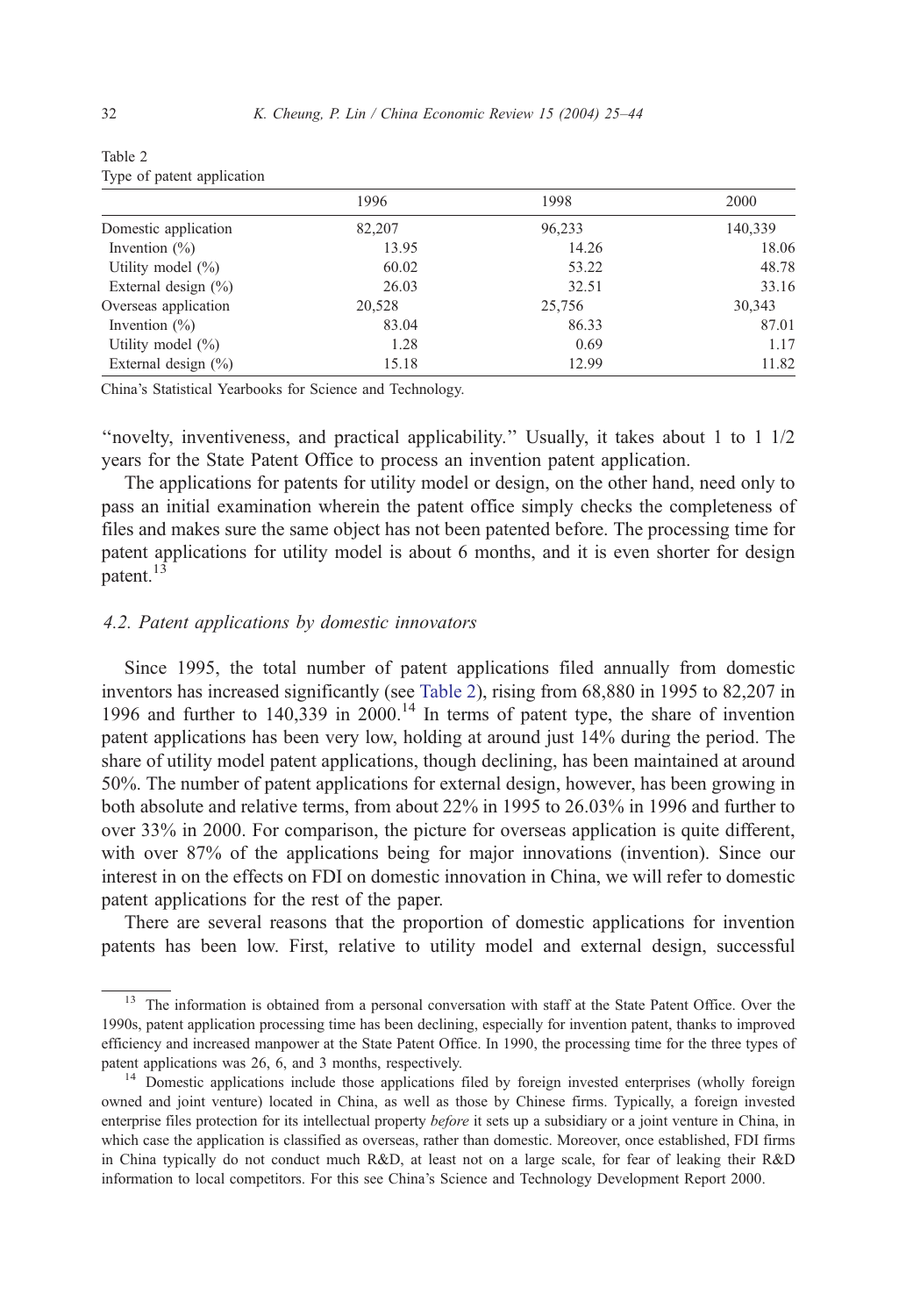<span id="page-8-0"></span>discovery of inventions requires higher R&D costs and a longer period of time. Second, in today's Chinese economy, the majority of firms are of small scale. Because of fastchanging market conditions, these small enterprises are more likely to focus their innovative effort on short-term R&D projects, leading to a disproportionately large number of patents for utility model and design. Lastly, once invented, patents for utility model and design are easier to obtain, as they do not need to pass the test of ''novelty, inventiveness, and practical applicability'' set for invention patent. As a result, certain inventors may have chosen to file applications for utility model or external design patents, rather than for invention patent to have their new products enter the market quickly and at the same time to obtain legal protection as early as possible.

## 4.3. Patent applications by provinces/regions

Table 3 shows the distribution of different types of patent applications within the coastal, central, and west regions in China. Over time, we observe increases in the proportions of both invention and external design patents, accompanied by a declining proportion in utility model patents, in each of the three regions. The coastal provinces have the fastest growing but lowest shares of invention patent applications among the three regions, but the coastal provinces enjoy the largest shares in design patent applications. This can be attributed to the demonstration effect of FDI mentioned earlier. Specifically, since nearly 90% of the total FDI inflow has gone to the coastal region [\(Table 1\),](#page-6-0) the demonstration effect should be the strongest in that region. Consequently, domestic innovators in the Coastal region have produced a higher proportion of external design patents, which are presumably easier to accomplish relative to invention and utility model patents by observing and imitating foreign products and technologies.

The distribution of patent applications across provinces/regions, as shown in [Table 4,](#page-9-0) exhibits a large discrepancy between coastal provinces and inland provinces. In 1995, nearly 65% of patent applications (of all types) were filed by inventors from the coastal provinces and concentrated mainly in six of them: Guangdong, Beijing, Shandong, Liaoning, Jiangsu, and Zhejiang. These six provinces filed about 50% of total domestic patent applications in that year. The central region filed around 23% and the west region, only 12% of the total. This geographic distribution became even more uneven in 2000, with about 18% and 10% in the central and west regions, respectively.

The distribution of patent applications across regions was even more uneven if we look at the types of application. In 1995, nearly 82% of design applications were filed from the

|                 | Coastal region |      |      | Central region |      |      | West region |      |      |  |
|-----------------|----------------|------|------|----------------|------|------|-------------|------|------|--|
|                 | 1996           | 1998 | 2000 | 1996           | 1998 | 2000 | 1996        | 1998 | 2000 |  |
| Invention       | 12.5           | 12.7 | 17.7 | 17.6           | 18.1 | 20.1 | 179         | 18.4 | 18.5 |  |
| Utility model   | 54.5           | 48.1 | 43.8 | 70.4           | 62.9 | 60.4 | 63.3        | 56.2 | 50.4 |  |
| External design | 33.0           | 39.2 | 38.5 | 12.0           | 19.0 | 19.5 | 18.8        | 25.4 | 31.1 |  |

Table 3 Distribution of patent types within regions  $(\%)$ 

China's Statistical Yearbook for Science and Technology.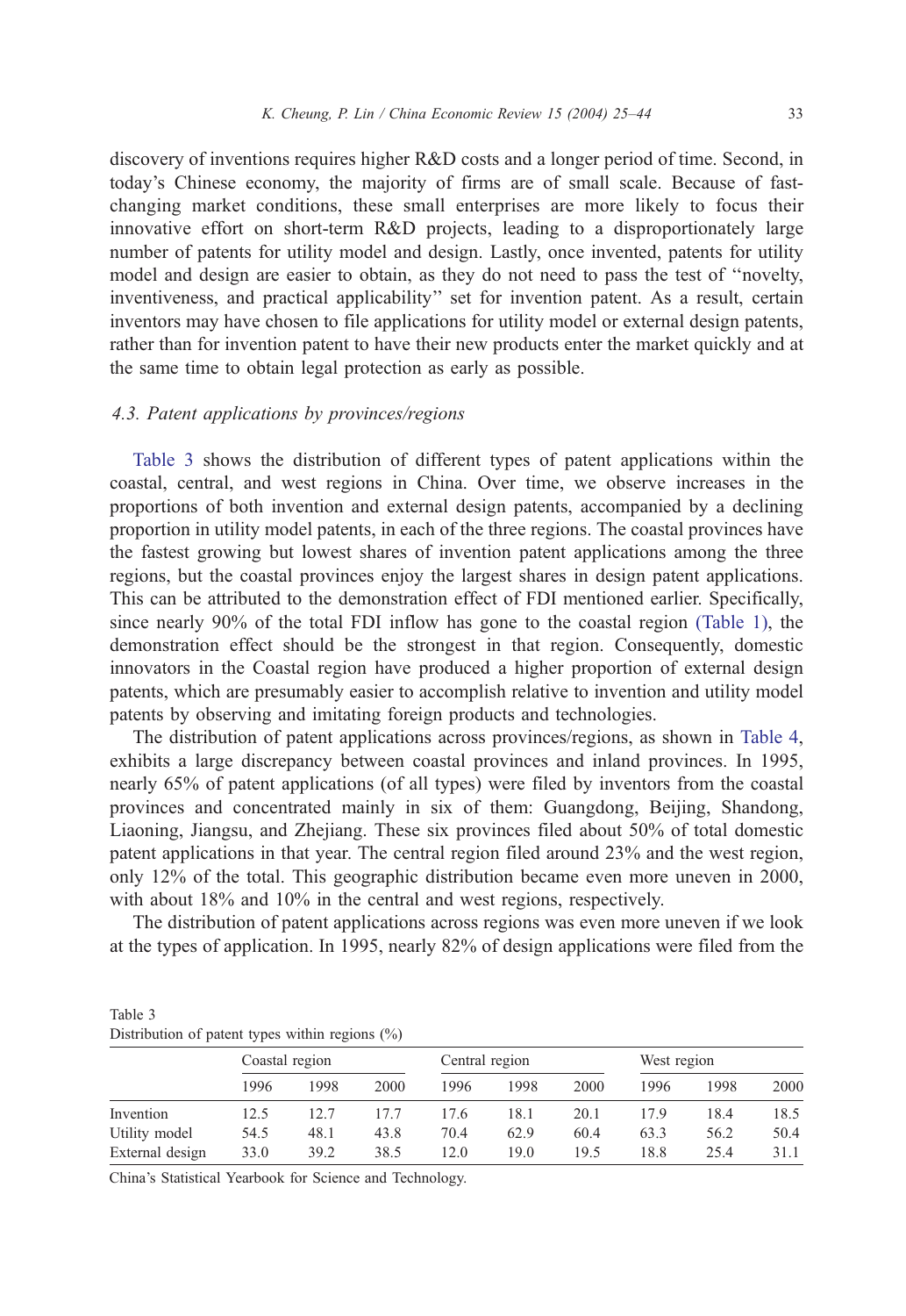|              | 1995     |           |           | 2000   |          |           |           |        |  |
|--------------|----------|-----------|-----------|--------|----------|-----------|-----------|--------|--|
|              | All type | Invention | <b>UM</b> | Design | All type | Invention | <b>UM</b> | Design |  |
| Coastal area |          |           |           |        |          |           |           |        |  |
| Beijing      | 9.95     | 13.10     | 10.97     | 5.09   | 8.07     | 14.59     | 8.19      | 4.44   |  |
| Tianjin      | 2.58     | 2.50      | 2.89      | 1.78   | 2.18     | 2.01      | 2.45      | 1.88   |  |
| Hebei        | 4.23     | 4.46      | 5.02      | 1.91   | 3.00     | 2.57      | 3.99      | 1.86   |  |
| Liaoning     | 6.96     | 7.87      | 8.20      | 2.93   | 5.58     | 5.56      | 8.17      | 2.01   |  |
| Shanghai     | 3.84     | 3.66      | 3.81      | 4.06   | 8.85     | 20.17     | 4.53      | 8.79   |  |
| Jiangsu      | 6.38     | 5.63      | 6.79      | 5.73   | 6.41     | 4.96      | 7.54      | 5.60   |  |
| Zhejiang     | 6.32     | 3.74      | 5.82      | 9.40   | 8.05     | 3.68      | 7.29      | 11.42  |  |
| Fujian       | 3.10     | 2.09      | 2.05      | 6.64   | 3.29     | 1.61      | 2.49      | 5.28   |  |
| Shandong     | 7.23     | 6.72      | 7.31      | 7.36   | 7.82     | 5.33      | 9.42      | 6.93   |  |
| Guangdong    | 12.09    | 4.85      | 5.94      | 33.80  | 16.48    | 7.53      | 9.91      | 30.34  |  |
| Guangxi      | 1.93     | 2.27      | 1.85      | 1.90   | 1.37     | 1.08      | 1.74      | 1.03   |  |
| Hainan       | 0.29     | 0.34      | 0.17      | 0.57   | 0.39     | 0.43      | 0.20      | 0.63   |  |
| Subtotal     | 64.90    | 57.24     | 60.82     | 81.18  | 71.48    | 69.52     | 65.93     | 80.20  |  |
| Central area |          |           |           |        |          |           |           |        |  |
| Shanxi       | 1.43     | 1.82      | 1.71      | 0.43   | 1.15     | 1.45      | 1.41      | 0.63   |  |
| In. Mongolia | 1.01     | 1.23      | 1.13      | 0.56   | 0.89     | 1.00      | 0.99      | 0.69   |  |
| Jilin        | 2.17     | 2.65      | 2.56      | 0.81   | 1.95     | 2.50      | 2.40      | 1.04   |  |
| Heilongjiang | 4.02     | 4.81      | 4.75      | 1.50   | 2.42     | 2.85      | 3.32      | 0.96   |  |
| Anhui        | 1.61     | 1.59      | 1.84      | 0.97   | 1.46     | 1.29      | 1.77      | 1.13   |  |
| Jiangxi      | 1.58     | 1.93      | 1.78      | 0.79   | 1.21     | 1.14      | 1.32      | 1.10   |  |
| Henan        | 3.73     | 4.35      | 4.33      | 1.68   | 2.98     | 2.80      | 4.19      | 1.40   |  |
| Hubei        | 3.13     | 4.02      | 3.59      | 1.31   | 2.72     | 3.30      | 3.45      | 1.40   |  |
| Hunan        | 4.11     | 4.83      | 4.74      | 1.91   | 3.21     | 3.48      | 4.05      | 1.91   |  |
| Subtotal     | 22.80    | 27.21     | 26.41     | 9.96   | 18.01    | 19.82     | 22.91     | 10.25  |  |
| West region  |          |           |           |        |          |           |           |        |  |
| Chongqing    | n.a.     | n.a.      | n.a.      | n.a.   | 1.39     | 0.99      | 1.53      | 1.41   |  |
| Sichuan      | 4.98     | 5.76      | 5.13      | 4.07   | 3.51     | 3.25      | 3.21      | 4.06   |  |
| Guizhou      | 0.88     | 1.39      | 0.83      | 0.66   | 0.77     | 0.74      | 0.83      | 0.71   |  |
| Yunnan       | 1.50     | 2.04      | 1.19      | 1.99   | 1.33     | 1.46      | 1.21      | 1.44   |  |
| Shaanxi      | 2.69     | 3.33      | 3.08      | 1.21   | 1.62     | 1.86      | 2.15      | 0.77   |  |
| Gansu        | 0.85     | 1.51      | 0.87      | 0.38   | 0.62     | 0.95      | 0.68      | 0.38   |  |
| Qinghai      | 0.16     | 0.24      | 0.17      | 0.06   | 0.14     | 0.15      | 0.15      | 0.11   |  |
| Ningxia      | 0.26     | 0.23      | 0.33      | 0.10   | 0.27     | 0.48      | 0.25      | 0.17   |  |
| Xinjiang     | 0.95     | 1.01      | 1.16      | 0.36   | 0.85     | 0.77      | 1.15      | 0.48   |  |
| Subtotal     | 12.28    | 15.55     | 12.77     | 8.86   | 10.50    | 10.64     | 11.15     | 9.55   |  |

<span id="page-9-0"></span>Table 4 Spatial distribution of domestic patent applications (%)

China's Statistical Yearbook for Science and Technology. Patent applications from Hong Kong, Macau and Taiwan are not included here.

coastal provinces. The four provinces, Guangdong, Zhejiang, Shandong, and Fujian, made up of more than 57% of total design applications. The central region filed only about 10% of total patent applications, and the west region made up of the rest. The high concentration in the geographic distribution (in the coastal region) has not changed much over the study period and is highly correlated with the inward FDI inflows, as can be seen by comparison with [Table 1.](#page-6-0)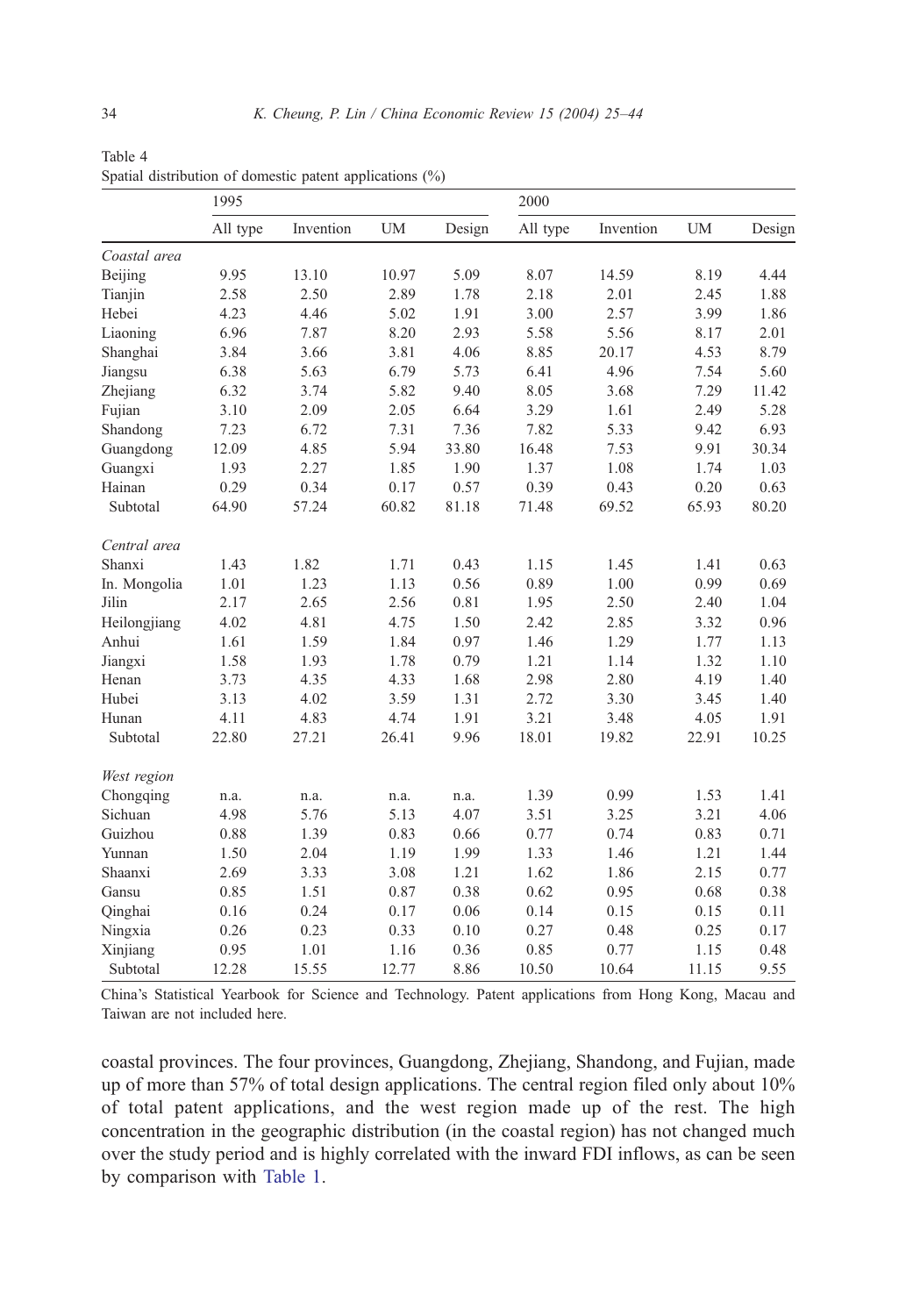#### 5. The empirical model and data description

Based on the theoretical model presented in section 2, we use the following model to estimate the spillover effects of FDI on innovation in China.

$$
\begin{aligned} \text{Pattern}_{it} &= \beta_0 + \beta_1 \text{FDI}_{it-1} + \beta_2 \text{S&Tper}_{it} + \beta_3 \text{S&Texp}_{it} + \beta_4 \text{Fexport}_{it} \\ &+ \beta_3 \text{PGDP}_{it} + \varepsilon_{it} \end{aligned} \tag{3}
$$

where subscripts  $i$  and  $t$  denote province and time period, respectively. We use the number of patent application (Patent<sub>it</sub>) as a measure of R&D output. FDI $_{it-1}$  refers to the realized value of FDI in province i in year  $t - 1$ . That is, FDI values lagged one period are used to analyze the spillover effect of FDI. Given that most of the patent applications filed in China are for minor innovations (utility model or external designs, [Table 2\)](#page-7-0), we believe it is reasonable to assume that FDI inflow to China impacts on domestic innovations within a short period of time.<sup>15</sup> The coefficient  $\beta_1$  measures magnitude of the spillover effect of FDI.

As measures of input to R&D activity, we include the number of personnel for science and technical development  $(S\&Tper_{i})$  and expenditures on science and technical development (S&Texp<sub>it</sub>), which are published by the State Bureau of Statistic every year.<sup>16</sup> We also include the share of foreign funded enterprises' export to its gross output (Fexport<sub>i</sub>), so as to test whether FDI firms' exposure to international market might affect innovation activity of domestic firms in China. This export –output ratio also reflects to a large extent whether the presence of the FDI enterprises concerned is driven by cheaper labor motive or by the China's abundant domestic markets. Finally, to account for the fact that different provinces are at different stage of economic development so that their innovation capabilities should also differ, we include the level of per capita GDP ( $PGDP_{ii}$ ) in our estimation.

The data are taken from China's Statistical Yearbooks and China's Statistical Yearbooks for Science and Technology, covering four administrative cities (Beijing, Tianjin, Shanghai, and Chongqing) and 26 provinces for the period from 1995 to 2000. Tibet is excluded in our analysis because most of the relevant data for it is either not available or zero during the time period examined. The sample thus consists of a total of 177 data points. (The Administrative City of Chongqing was established in 1997.) All variable values are transformed into logarithmic form.

Eq. (3) is estimated using the ordinary least squares (OLS) by pooling together the time-series and cross-section data. Panel data analysis is also conducted to account for regional heterogeneity across provinces. Under both the OLS and panel data approaches, Eq. (3) is estimated for each type of patent (invention, utility model, and design) as well as for all types of patent applications combined together. Among the five independent variables, we observe high correlation between science and technical development

<sup>&</sup>lt;sup>15</sup> In our regression analysis, we also used FDI lagged two periods, but either the coefficient is statistically insignificant or the residual sum of squares was larger than that for FDI lagged one period.

<sup>&</sup>lt;sup>16</sup> Data on R&D personnel/expenditure, which are a part of S&T personnel/expenditure, are not collected on a systematic basis under the current statistic system in China.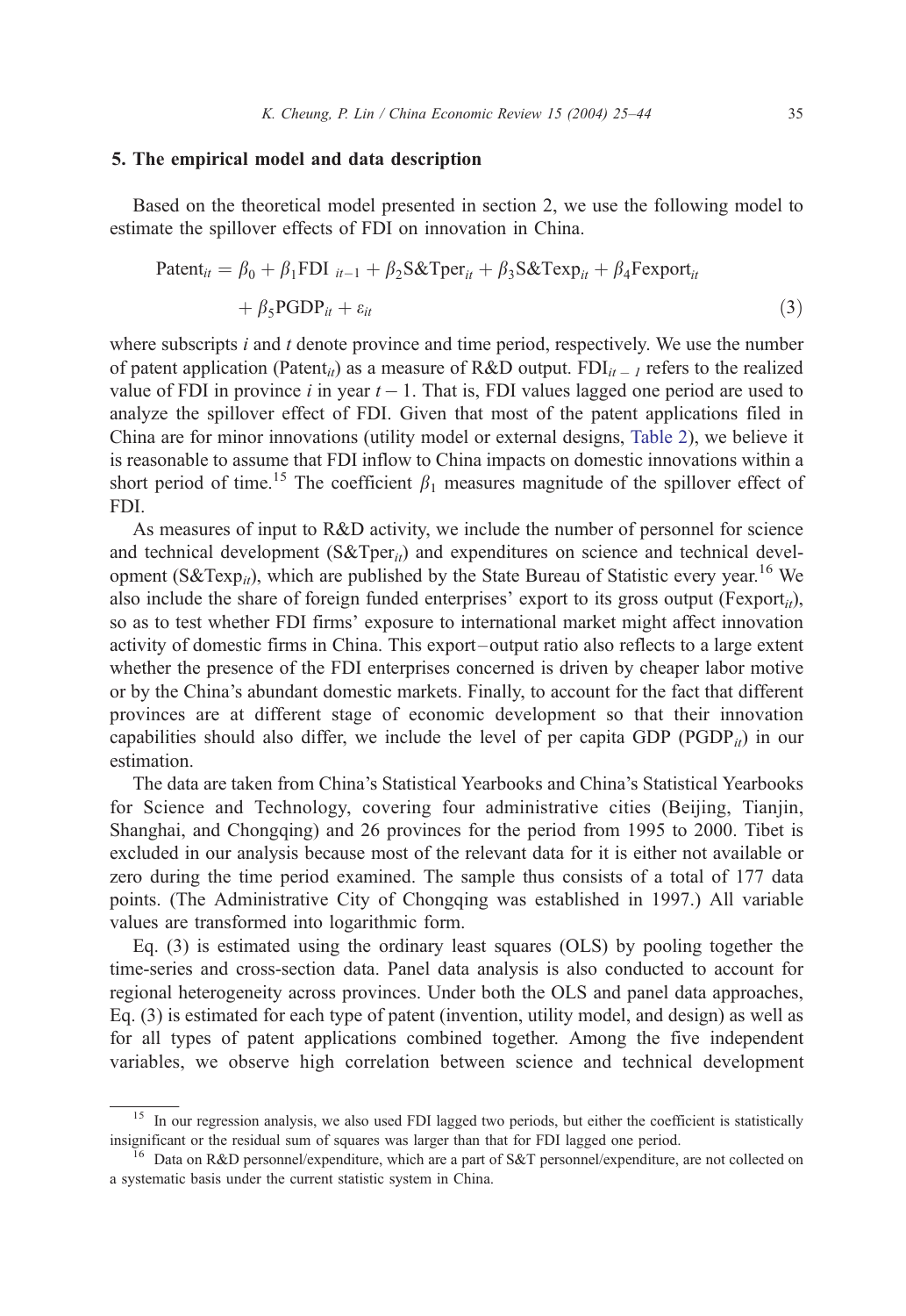personnel variable (S&Tper) and science and technical development expenditure variable  $(S&Texp).$ <sup>17</sup> To reduce colinearity, we also estimate Eq. (3) using only one of these two variables at a time. Overall, estimations using all three combinations of independent variables produce qualitatively similar results.

#### 6. Empirical findings

#### 6.1. Estimates of FDI effects from the pooled time-series and cross-section data

[Table 5](#page-12-0) contains the OLS results obtained from pooled data estimations for the cases that only S&T personnel is used as R&D input and that both S&T personnel and expenditure are used as input. The results when S&T expenditure is used generates almost identical results in terms of FDI effect on patent application (indeed with slightly larger FDI coefficients). That case is not present here to save the space and to facilitate comparison with the panel data results.

As can be seen, the effects of FDI on patent applications are statistically significant and positive in all the cases in [Table 5.](#page-12-0) The magnitudes of the FDI effects on patent applications are relatively large: a 1% increase in FDI can lead to a 0.12% increase in the number of applications for invention patents, a 0.18% increase for utility model patents, and around 0.47% increase for design patents. When patent applications of all types are combined together, the FDI coefficient is 0.27%.

The ranking in the degree of FDI effects, namely that the effect is the strongest on design patent, followed by utility model and invention patents, is also reasonable because technically invention patents in general are the most sophisticated and design patents are the least sophisticated so that spillover effects are more likely on the design and utilitymodel patents than on the invention patents. The relatively large effect on design patent is also consistent with the ''demonstration effect'' of FDI mentioned earlier in that it is easier for domestic innovators to follow the examples of the external characteristics of foreign products or processes in creating their own new methods.

Before discussing the effects of other explanatory variables, we next present the findings from the panel data analysis regarding the spillover effects of FDI.

#### 6.2. Estimates of FDI effects from panel data analysis

The panel data approach assumes that the intercept in Eq. (3) varies across provinces and thus can be written as  $\beta_{0i}$ . Two alternative assumptions can be further made. The "fixed effect" model assumes that the intercept terms  $\beta_{0i}$  are fixed parameters. The "random effect" model, on the other hand, assumes that  $\beta_{0i}$  is random, so that they can be written as  $\beta_{0i} = \bar{\beta}_0 + u_i$ , where  $u_i$  are independently identically distributed random variables with mean zero and constant variance. This error term  $u_i$  can be viewed as province-

<sup>&</sup>lt;sup>17</sup> We believe this is largely due to the fact that S&T expenses include labor costs of S&T personnel as a major component. Other categories of S&T expenditures include expenses on raw materials, fixed assets, etc.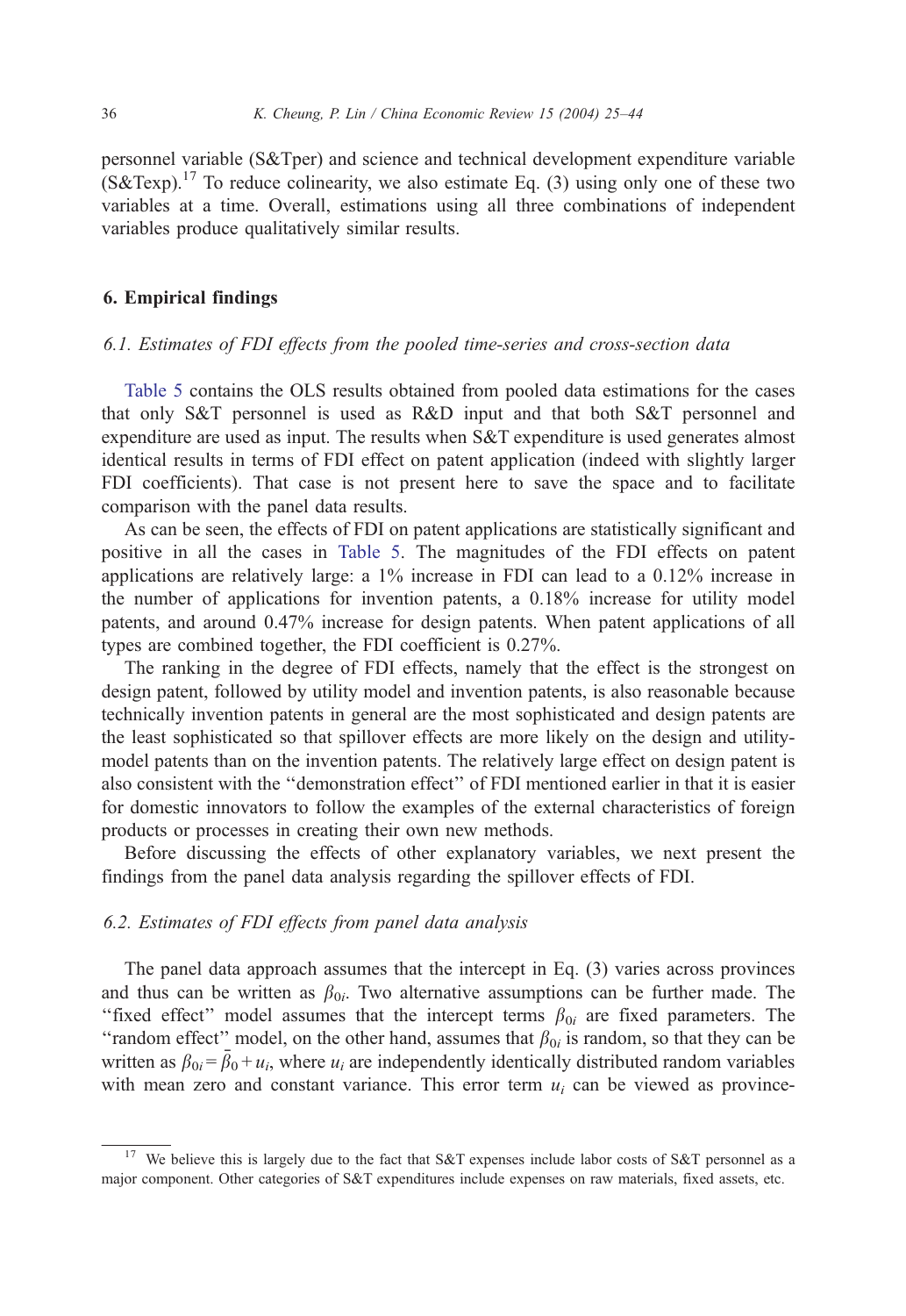|            |            | Effects of FDI on domestic patent applications. pooled data estimations $(1999 - 2000, 19 - 177)$ |               |            |                 |           |            |           |  |
|------------|------------|---------------------------------------------------------------------------------------------------|---------------|------------|-----------------|-----------|------------|-----------|--|
|            | Invention  |                                                                                                   | Utility model |            | External design |           | All patent |           |  |
| Constant   | $-2.11***$ | $-1.64***$                                                                                        | $-1.41***$    | $-1.37***$ | $-1.04**$       | $-.30$    | $-.85***$  | $-.48$    |  |
|            | $(-8.47)$  | $(-5.09)$                                                                                         | $(-5.58)$     | $(-4.12)$  | $(-2.36)$       | $(-0.52)$ | $(-3.24)$  | $(-1.42)$ |  |
| $FDI-1$    | $.13***$   | $12***$                                                                                           | $.18***$      | $.18***$   | $.48***$        | $.47***$  | $27***$    | $27***$   |  |
|            | (4.88)     | (4.54)                                                                                            | (6.70)        | (6.57)     | (10.31)         | (9.97)    | (9.84)     | (9.13)    |  |
| S&Tper     | $.70***$   | $.56***$                                                                                          | $77**$        | $.75***$   | $74***$         | .02       | $57***$    | $.47***$  |  |
|            | (18.48)    | (7.90)                                                                                            | (19.91)       | (10.25)    | (3.52)          | (0.15)    | (14.49)    | (6.23)    |  |
| S&Texp     |            | $.15***$                                                                                          |               | .01        |                 | $.23**$   |            | .11       |  |
|            |            | (2.26)                                                                                            |               | (0.21)     |                 | (2.01)    |            | (1.67)    |  |
| Fexport    | $-.03$     | $-.02$                                                                                            | .04           | .04        | $-.05$          | $-.04$    | $-.002$    | .01       |  |
|            | $(-0.54)$  | $(-0.38)$                                                                                         | (0.64)        | (0.65)     | $(-0.53)$       | $(-0.39)$ | $(-0.03)$  | (0.09)    |  |
| PGDP       | $.25***$   | $.17**$                                                                                           | .07           | .06        | $.34***$        | $.22*$    | $.17**$    | .11       |  |
|            | (3.81)     | (2.37)                                                                                            | (0.99)        | (0.78)     | (2.99)          | (1.75)    | (2.52)     | (1.47)    |  |
| Adj. $R^2$ | .85        | .86                                                                                               | .88           | .88        | .76             | .76       | .87        | .87       |  |

Effects of FDI on domestic patent applications: pooled data estimations (1995 – 2000,  $N=177$ )

Dependent variable is the number of patent applications.

FDI-1 is FDI inflow lagged one year;

S&Tper is number of science and technical personnel;

S&Texp is amount of science and technical expenditure;

Fexport is the export-output ratio of FDI firms; and

PGDP is the per capita GDP.

<span id="page-12-0"></span>Table 5

All variables are in logarithm.

Figures in parentheses are  $t$  statistics.

\* Significant at the 10% level.

\*\* Significant at the 5% level.

\*\*\* Significant at the 1% level.

specific components which could represent the economic environments (such as the quality of infrastructure and/or the degree of intellectual property right law enforcement) of each province.

We conducted estimations using both the fixed effect and random effect models for each type of patent applications. The results are presented in [Table 6.](#page-13-0) As in Table 5, we present the estimation results for two cases: (1) S&T personnel as the only R&D input, and (2) both S&T personnel and S&T expenditure as R&D input. To shed light on the appropriateness of the fixed effect estimations versus the random effect estimations, we also conducted the Hausman tests with the corresponding  $\gamma^2$  and P values as listed. The panel data results show significantly positive effects of FDI, except for utility model patent applications (in the fixed effect model).

Specifically, for invention patents we find positive spillover effects of FDI in both the fixed effect and the random effect models. This spillover effect is statistically significant according to the random effect estimations, but insignificant according to the fixed effect model. The corresponding P values under the Hausman test (.06 and .11, respectively) suggest that the null hypothesis that the random effect model is the correct specification cannot be rejected at the  $5\%$  level.<sup>18</sup> Thus, the effects of FDI on

<sup>&</sup>lt;sup>18</sup> See [Judge, Hill, Griffiths, Lutkepohl, & Lee, 1987,](#page-19-0) chap. 16. According to some scholars, however, "there is no simple rule'' in selecting between the fixed effect and the random effect models, despite the Hausman test. See [Johnson and DiNardo \(1997, p. 403\).](#page-19-0)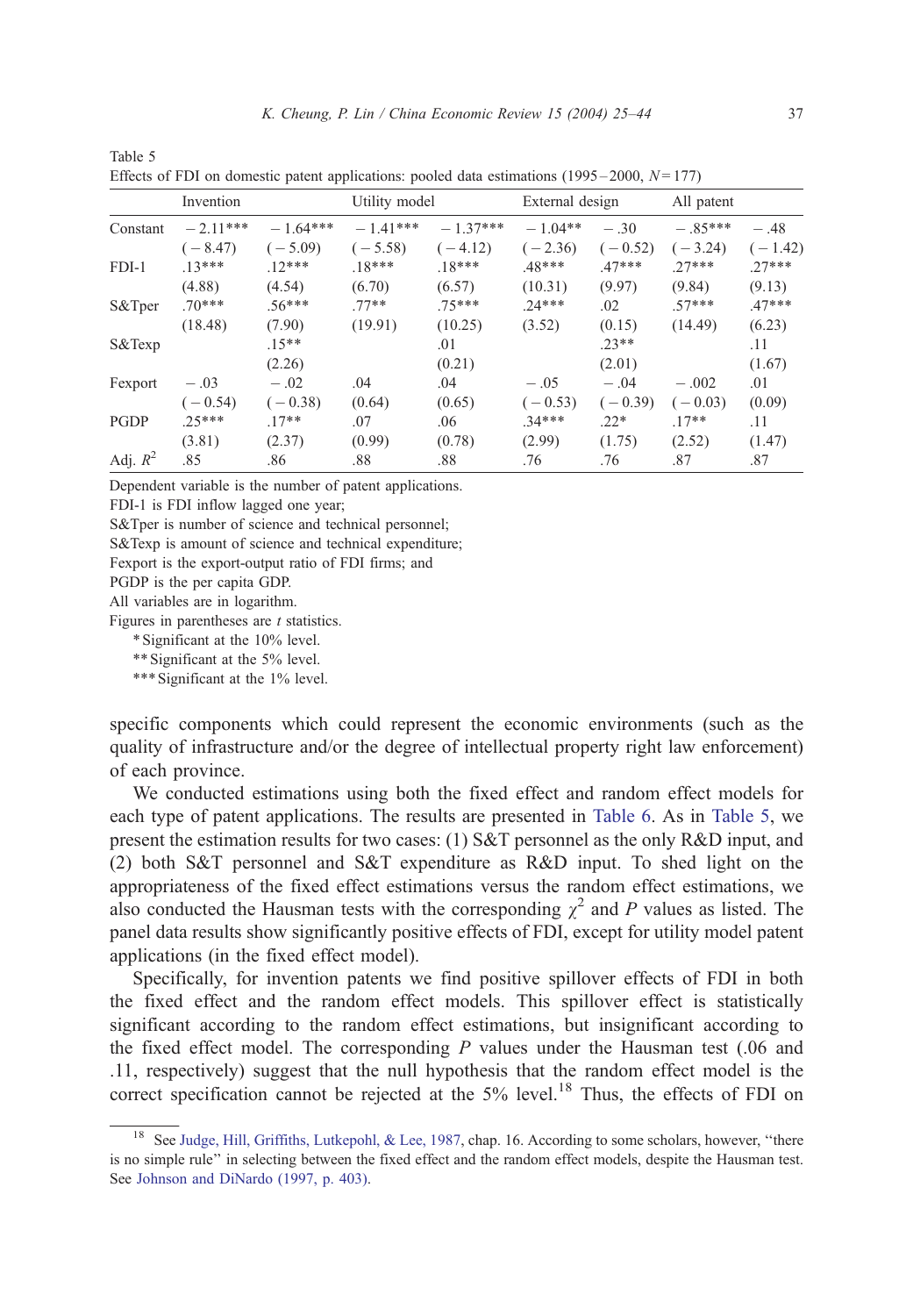<span id="page-13-0"></span>Table 6Panel data estimates of FDI effects on domestic patent applications (1995 – 2000): Fixed Effect (FE) vs. Random Effect (RE) models

|             | Invention  |            |                 |            | Utility model |           |           | External design |                 |            | All patent |            |           |            |           |           |
|-------------|------------|------------|-----------------|------------|---------------|-----------|-----------|-----------------|-----------------|------------|------------|------------|-----------|------------|-----------|-----------|
|             | <b>FE</b>  | <b>RE</b>  | <b>FE</b>       | RE         | FE            | <b>RE</b> | <b>FE</b> | <b>RE</b>       | FE              | <b>RE</b>  | FE         | <b>RE</b>  | FE        | <b>RE</b>  | <b>FE</b> | RE        |
| Constant    | $-1.98***$ | $-2.27***$ | $.48**$<br>$-1$ | $-1.84***$ | $0.52*$       | $-0.56**$ | $0.86***$ | $-0.20$         | $.72**$<br>$-1$ | $-2.54***$ | $-0.83$    | $-1.75***$ | 0.07      | $-1.01***$ | 0.59      | $-0.51$   |
|             | (3.24)     | $(-7.06)$  | $-2.36$         | $-5.13$    | (1.71)        | (2.19)    | (2.85)    | $-0.76$         | (2.17)          | $-4.94$    | $-1.05$    | $-3.19$    | (0.16)    | $(-3.36)$  | (1.38)    | $(-1.61)$ |
| $FDI-1$     | 0.08       | $0.08**$   | 0.08            | $0.07**$   | 0.01          | $0.09***$ | 0.01      | $0.09***$       | $0.15**$        | $0.27***$  | $0.14**$   | $0.26***$  | 0.04      | $0.14***$  | 0.03      | $0.14***$ |
|             | (1.51)     | (2.38)     | (1.48)          | (2.24)     | (0.47)        | (3.64)    | (0.41)    | (3.50)          | (2.07)          | (5.14)     | (2.07)     | (5.02)     | (0.95)    | (4.75)     | (0.90)    | (4.56)    |
| S&Tper      | $0.57***$  | $0.69***$  | $0.43***$       | $0.56***$  | $0.36***$     | $0.59***$ | $0.26***$ | $0.49***$       | 0.05            | $0.27**$   | $-0.22$    | 0.03       | $0.34***$ | $0.56***$  | $0.18*$   | $0.41***$ |
|             | (4.23)     | (11.09)    | (2.96)          | (7.07)     | (5.41)        | (10.59)   | (3.75)    | (7.96)          | (0.27)          | (2.53)     | $(-1.18)$  | (0.25)     | (3.53)    | (8.75)     | (1.84)    | (5.68)    |
| S&Texp      |            |            | $0.13***$       | $0.13***$  |               |           | $0.09***$ | $0.09***$       |                 |            | $0.23***$  | $0.23***$  |           |            | $0.14***$ | $0.13***$ |
|             |            |            | (2.64)          | (2.66)     |               |           | (3.81)    | (3.29)          |                 |            | (3.71)     | (3.57)     |           |            | (4.08)    | (3.79)    |
| Fexport     | $0.20***$  | $0.12*$    | $0.20**$        | $0.12**$   | 0.05          | $0.08**$  | 0.05      | $0.08**$        | $0.17*$         | $0.16*$    | $0.17**$   | $0.17**$   | $0.09*$   | $0.11**$   | $0.09**$  | $0.12**$  |
|             | (2.82)     | (1.95)     | (2.90)          | (2.08)     | (1.53)        | (2.14)    | (1.63)    | (2.21)          | (1.85)          | (1.91)     | (1.96)     | (2.05)     | (1.91)    | (2.42)     | (2.04)    | (2.56)    |
| PGDP        | $0.33**$   | $0.29***$  | $0.27***$       | $0.23***$  | $0.18***$     | $0.11**$  | $0.14***$ | $0.08*$         | $0.92***$       | $0.77***$  | $0.82***$  | $0.67***$  | $0.37***$ | $0.29***$  | $0.30***$ | $0.23***$ |
|             | (3.87)     | (4.01)     | (3.15)          | (3.02)     | (4.17)        | (2.61)    | (3.25)    | (1.76)          | (8.27)          | (7.47)     | (7.41)     | (6.45)     | (6.06)    | (4.95)     | (5.14)    | (3.93)    |
| $\chi^2$    |            | 9.02       |                 | 8.89       |               | 42.92     |           | 61.12           |                 | 60.71      |            | 106.53     |           | 20.05      |           | 22.20     |
| Prob $(>0)$ |            | 0.06       |                 | 0.11       |               | 0.00      |           | 0.00            |                 | 0.00       |            | 0.00       |           | 0.00       |           | 0.00      |

Dependent variable is the number of patent applications.

FDI-1 is FDI inflow lagged one year;

S&Tper is number of science and technical personnel;

S&Texp is amount of science and technical expenditure;

Fexport is the export-output ratio of FDI firms; and

PGDP is the per capita GDP.

All variables are in logarithm.

Figures in parentheses are  $t$  statistics.

\* Significant at the 10% level.

\*\* Significant at the 5% level.

\*\*\* Significant at the 1% level.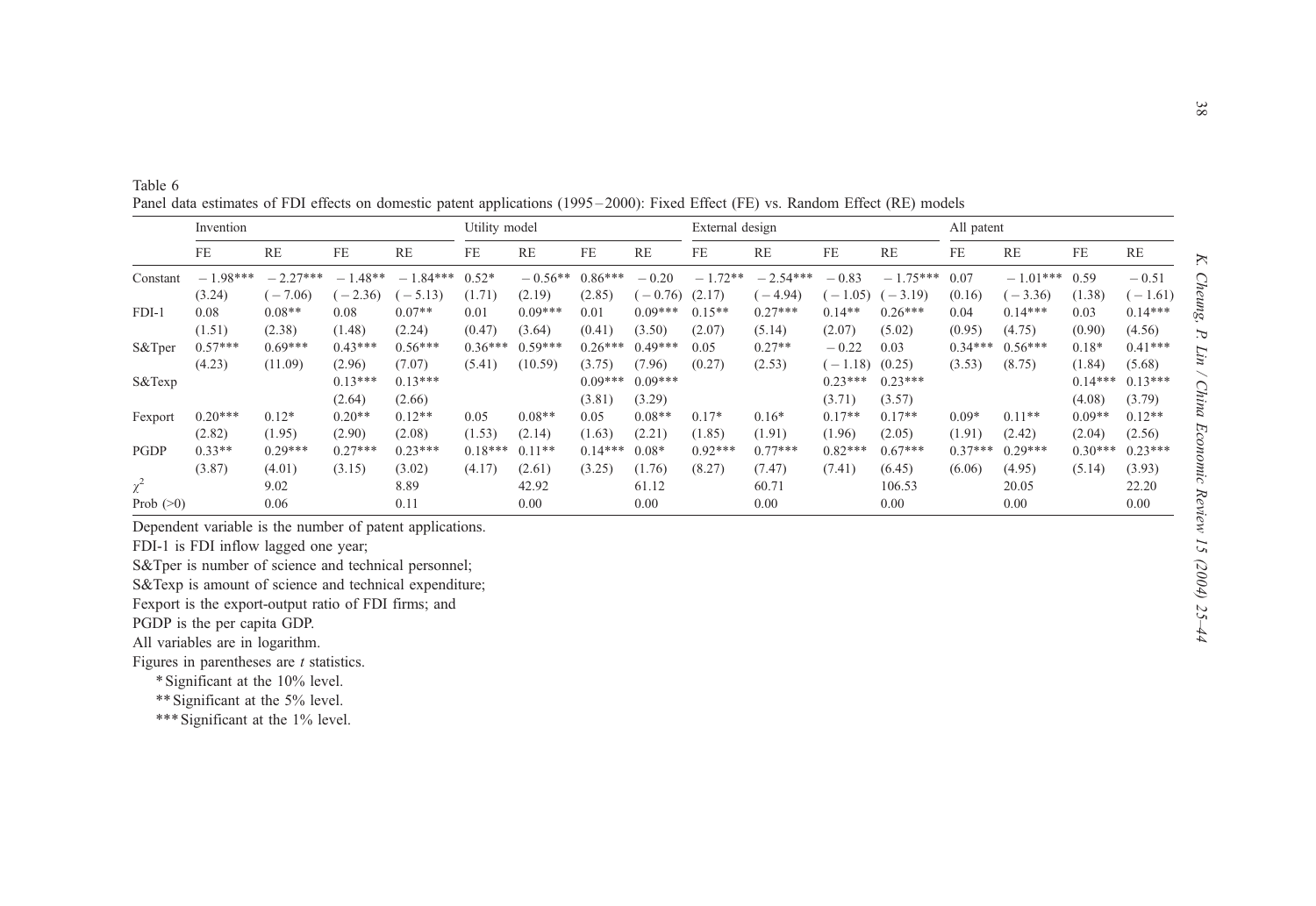invention patent applications are statistically significant as shown by the random effect model. The magnitude of such effect (.08) is lower than found in the pooled data regressions (.13).

For utility model patents, the effect of FDI is almost zero and statistically insignificant according to the fixed effect estimations, whereas it is significantly positive in the random effect model. The Hausman test (high  $\gamma^2$  values) indicate that the fixed effect model is more appropriate. Consequently, unlike in the case of pooled data estimation, the panel date analysis does not yield evidence of FDI effects on patent applications for utility model patents.

Turning to patent application for external design, we find significantly positive effects of FDI in both the fixed effect and the random effect models, with the estimated coefficients being around .15 and .27, respectively. Again, as in the case for utility model patent, the high values of  $\chi^2$  obtained in the Hausman test (60.71 and 106.53) suggest that the null hypothesis of random effects is rejected. Thus, the effect of FDI in this case is .15 as the fixed effect model shows, much smaller than the pooled data estimation in [Table 5](#page-12-0) (about .47). As for all patent types combined together, the fixed effect model finds positive but insignificant effect of FDI, while the random effect model find significantly positive FDI effects but is rejected according to the Hausman test results.

In sum, similar to the findings from the pooled time-series and cross-section data analysis, the panel data estimations reveal significantly positive effects of FDI on innovation in China except for utility model patents in which case the effect of FDI is positive but insignificant (under the fixed-effect panel data estimation). In terms of the magnitude of FDI effect, the panel data estimations reveal smaller FDI coefficients relative to the pooled data approach. Therefore, without accounting for provincial heterogeneity, the pooled data estimations appear to overestimate the effects of FDI.

Overall, we interpret the two sets of findings from the pooled data and panel data analyses as being largely consistent with one another in that both reveal significant and positive spillover effects of FDI on domestic innovations, especially on design patent applications which account for over 30% of all domestic applications in China during the second half of 1990s. The strong effects of FDI on external design patent applications, as revealed under both the pooled data and panel data estimations, can be understood by noting that design patents are technically less sophisticated and that the demonstration effect of FDI is perhaps more applicable to such innovation, relative to invention and utility model patents.

#### 6.3. Effects of other variables: pooled data versus panel data estimates

We now turn to the effects of other independent variables as contained in [Table 5](#page-12-0) for pooled date estimations and [Table 6](#page-13-0) for panel data analysis.

As expected, the effects of S&T personnel and S&T expenditures are positive and significant in almost all cases, ranging from .24 to .77 under the pooled data estimations and from .03 to .57 under the panel data estimations. Across patent types, the effects of S&T input (e.g., S&T personnel) are stronger for invention and utility model than for design patent. For example, from the pooled data analysis, the estimated coefficient of S&T personnel is around .70 for invention and utility model patents, whereas it is only .24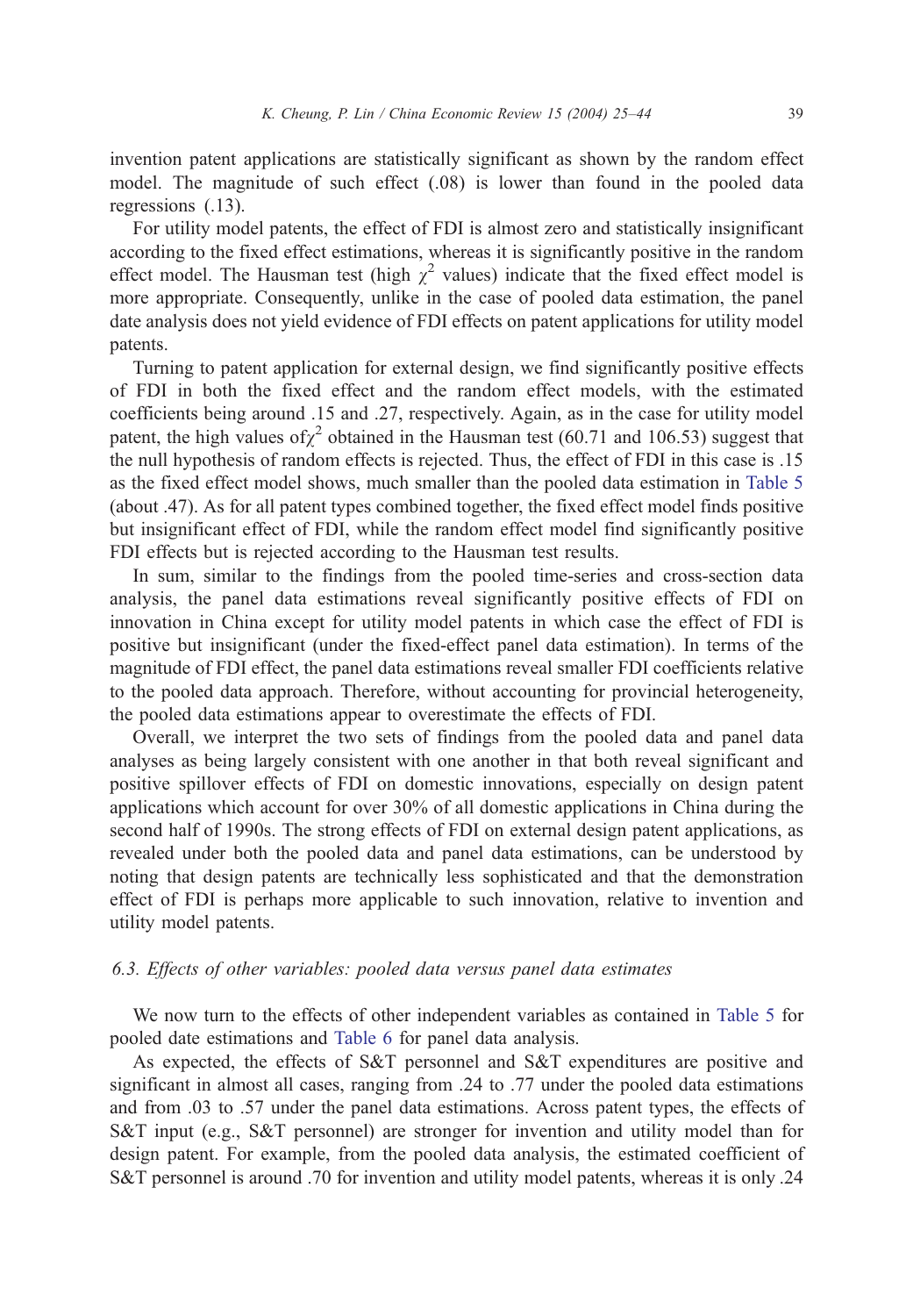for external design patent. The panel data results reveal the similar pattern.<sup>19</sup> Interestingly, as mentioned above, the effect of FDI is the strongest on design patent, relatively to invention and utility model patents. Lastly, for each type of patent considered, the effects of R&D input variables are much stronger than the FDI spillover effect. Take the case of invention patent under panel data analysis for example, the FDI effect is about .08 whereas the effect of S&T input is as big as .56. This ranking is natural because in general labor and capital input are the most important factors in R&D activity and the effects of FDI are only indirect, albeit statistically significant in our study.

Turning to the export – output share of FDI firms (Fexport), we did not find significant effects on domestic innovation from the pooled data estimation but did so in the panel data analysis (at only the 10% significance level). Theoretically, two hypotheses can be made regarding the potential effects of FDI firms' exposure to international markets on domestic R&D. First, FDI firms with larger export-output shares are likely to be cheaper labor, rather than market oriented: These FDI firms come to China to utilize China's cheaper labor to produce products for international markets. Given this, the technologies they bring in are mostly labor intensive and consequently, the associated spillover effects on domestic innovation should be weak. Another hypothesis is that facing competitive forces in international markets these FDI firms would emphasize product quality and innovation. As a result, they should exhibit stronger spillover effects on domestic R&D than otherwise. The spillover channels under both hypotheses may exist and cannot be ruled out a priori. Our finding here suggests that the opposing effects under the two hypotheses may cancel each other so that the net effect is weak.

Finally, for the effect of per capita GDP, we find significantly positive effects in all the cases in the panel data estimations, and for invention and design patents in the pooled data estimations. The estimated coefficients vary from .14 to .92. This indicates that the provinces that are better developed economically (such as those in the coastal area) tend to be more productive in R&D activity. This finding is not surprising because the level of human capital, infrastructure, and so on are in general positively correlated to the level of economic development. This reinforces the belief that the level of economic development is a major determinant of innovation activities across provinces in China.

#### 7. Spillover effects of FDI by regions (pooled data analysis)

As is well known, there are substantial differences among the coastal, central, and the west regions in China in terms of the timing of allowing inward FDI, volume of FDI inflow, R&D capability, and the level of economic development in general. One naturally expects that the spillover effect of FDI in China also exhibits regional differences. To examine the extent of such regional differences, we estimate Eq. (3) for each of the three regions using pooled data OLS method. [Table 7](#page-16-0) contains the results for the case that

<sup>&</sup>lt;sup>19</sup> In the panel data estimations, the effect of S&T personnel on design patent is not significant as presented in [Table 6](#page-13-0) (fixed effect model). But if S&T expenditure was used instead in the regression, it does have a positive and significant effect with the coefficient being .21.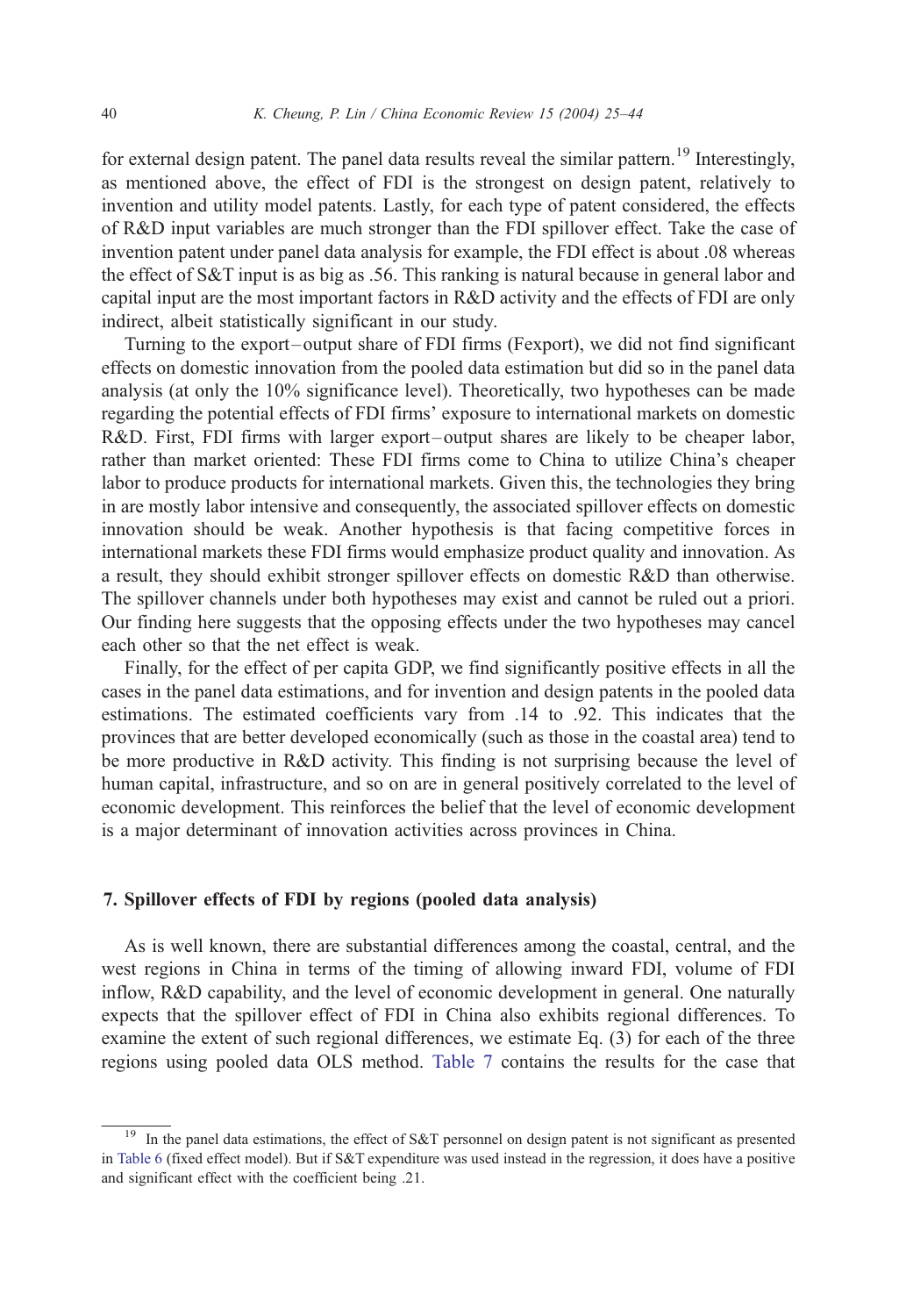|            | Coastal region | Central region   |           |               |           | West region      |           |               |            |                  |           |               |
|------------|----------------|------------------|-----------|---------------|-----------|------------------|-----------|---------------|------------|------------------|-----------|---------------|
|            | Invention      | Utility<br>model | Design    | All<br>patent | Invention | Utility<br>model | Design    | All<br>patent | Invention  | Utility<br>model | Design    | All<br>patent |
| Constant   | $-4.44***$     | $-1.65*$         | $-2.72*$  | $-1.46$       | $-2.89**$ | $-2.14*$         | $-0.30$   | $-1.07$       | $-3.66***$ | $-3.63***$       | $-6.14*$  | $-3.09*$      |
|            | $(-4.81)$      | $-1.89$          | $-1.79$   | $-1.37$       | $(-2.16)$ | $(-1.68)$        | $-0.18$   | $(-0.91)$     | $-2.32$    | $(-2.41)$        | $-1.70$   | $(-1.85)$     |
| $FDI-1$    | $-0.07$        | 0.07             | $0.91***$ | $0.37***$     | $0.18**$  | $0.18**$         | $0.51***$ | $0.23***$     | $0.26***$  | $0.32***$        | $0.48***$ | $0.35***$     |
|            | $-0.84$        | (0.94)           | (6.74)    | (3.87)        | (2.49)    | (2.66)           | (5.60)    | (3.60)        | (5.12)     | (6.73)           | (4.19)    | (6.47)        |
| S&Tper     | $0.77***$      | $0.94***$        | $0.24**$  | $0.67***$     | $0.54***$ | $0.73***$        | $-0.14$   | $0.55***$     | $0.47***$  | $0.42***$        | $0.34*$   | $0.40***$     |
|            | (12.86)        | (16.65)          | (2.44)    | (9.67)        | (3.79)    | (5.39)           | $-0.80$   | (4.44)        | (5.51)     | (5.10)           | (1.72)    | (4.45)        |
| Fexport    | $-0.31$        | $-0.09$          | $-0.73$   | $-0.38$       | 0.10      | 0.02             | $0.44*$   | 0.10          | 0.08       | 0.12             | $-0.43$   | $-0.01$       |
|            | $-1.04$        | $-0.33$          | $-1.48$   | $-1.11)$      | (0.48)    | (0.11)           | (1.70)    | (0.56)        | (0.46)     | (0.68)           | $(-1.02)$ | $(-0.05)$     |
| PGDP       | $0.33***$      | $-0.20*$         | 0.13      | 0.00          | $0.18*$   | 0.00             | $0.48***$ | 0.12          | 0.31       | $0.48***$        | $0.73**$  | $0.50***$     |
| Adj. $R^2$ | (2.69)         | $-1.70$          | (0.65)    | $-0.02$       | (1.98)    | (0.03)           | (4.13)    | (1.42)        | (2.07)     | (3.33)           | (2.12)    | (3.12)        |
|            | 0.79           | 0.84             | 0.58      | 0.74          | 0.65      | 0.73             | 0.65      | 0.74          | 0.89       | 0.91             | 0.71      | 0.90          |
| N          | 72             |                  |           |               | 54        |                  |           |               | 51         |                  |           |               |

<span id="page-16-0"></span>Table 7Effects of FDI on domestic patent applications across regions pooled data estimations (1995–2000)

Dependent variable is the number of patent applications.

FDI-1 is FDI inflow lagged one year;

S&Tper is number of science and technical personnel;

S&Texp is amount of science and technical expenditure;

Fexport is the export-output ratio of FDI firms; and

PGDP is the per capita GDP.

All variables are in logarithm.

Figures in parentheses are  $t$  statistics.

\* Significant at the 10% level.

\*\* Significant at the 5% level.

\*\*\* Significant at the 1% level.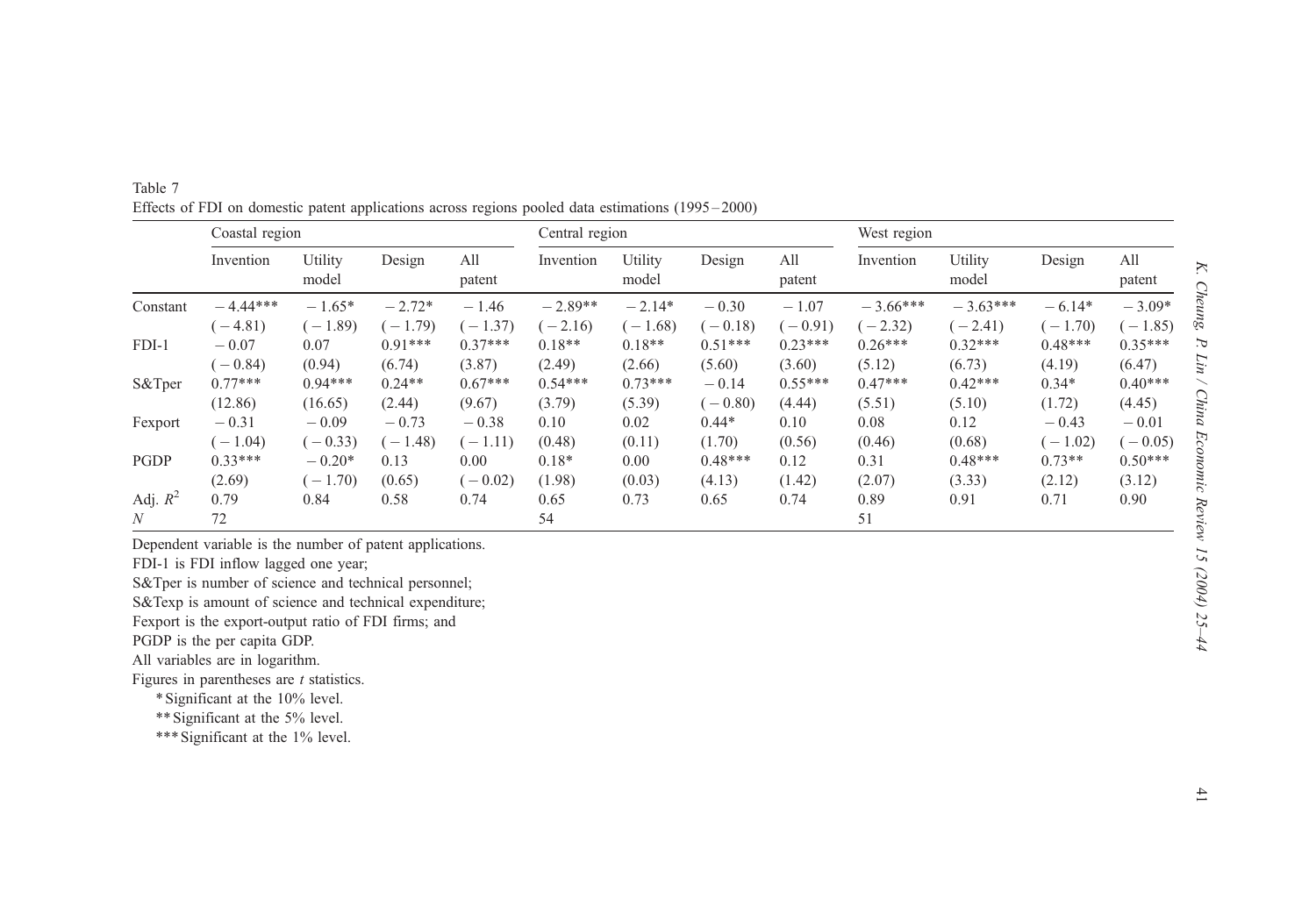includes the S&T personnel as the only R&D input variable. (The results when S&T expenditure is included are similar.)

We find that the effects of FDI on patent applications are positive and significant in all three regions, and particularly so in the central and west regions where the FDI effects are significant and positive for all three types of patent. In the coastal provinces, however, only the effect on design patent is statistically significant and unusually large (0.91%). The pattern that the west region has the strongest FDI spillover effect can be understood as follows. Although inward FDI to China has been concentrated in the coastal region (over 86% of the total FDI inflow), FDI into the west region is more concentrated within the region, relative to the coastal and the central regions. This can been seen from [Table 1](#page-6-0) which shows that during the second half of the 1990s over 60% of the total FDI inflow to the west region went to the Sichuan (Chongqing City included) and Shaanxi, whereas the foreign investments to the east and central region were more evenly distributed among the provinces within the regions. Since location proximity is of crucial importance to technology/knowledge spillovers as emphasized in Introduction, higher degree of spatial concentration of FDI tends to yield a stronger spillover effect.

Second, the finding that the FDI coefficient on design patents in the coastal region is very large is related to the fact that design patent applications in China have concentrated mostly in the coastal region during the period studied. Over 80% of the design patent applications filed nationally during the second half of 1990s were from the coastal region [\(Table 4\).](#page-9-0) Moreover, of the total number of patent applications filed within the coastal region nearly 40% are for external design patents [\(Table 3\),](#page-8-0) the highest among the three regions. These facts help us understand why the spillovers of FDI on design patents are the strongest in the coastal area.

The estimated coefficients of S&T personnel in all the regions are as expected. Similar to the case for the entire country under pooled data estimations [\(Table 5\),](#page-12-0) the export – output ratio of FDI firms has no significant effect on domestic innovation (with the exception of design patent in the central region). The level of per capita GDP has significant impacts on all types of patent applications in the west, while having particularly strong effects on invention patent in coastal area and on external design patent in the central region.

# 8. Concluding remarks

It is well recognized that inward FDI can have beneficial effects to innovation activity in the host country via various spillover channels such as reverse engineering, labor mobility, demonstration effects, supplier –customer relationships, and so on. However, attempts to find empirical evidence of spillover effects of FDI in China are rare. This is surprising given that China has been the largest recipient of FDI among the developing countries in the 1990s and that it has been China's primary objective in the past two decades to develop its domestic innovative capacity by bringing in foreign investment and technology. Our work is among the first attempts to test empirically the spillover effects of FDI on innovation in China.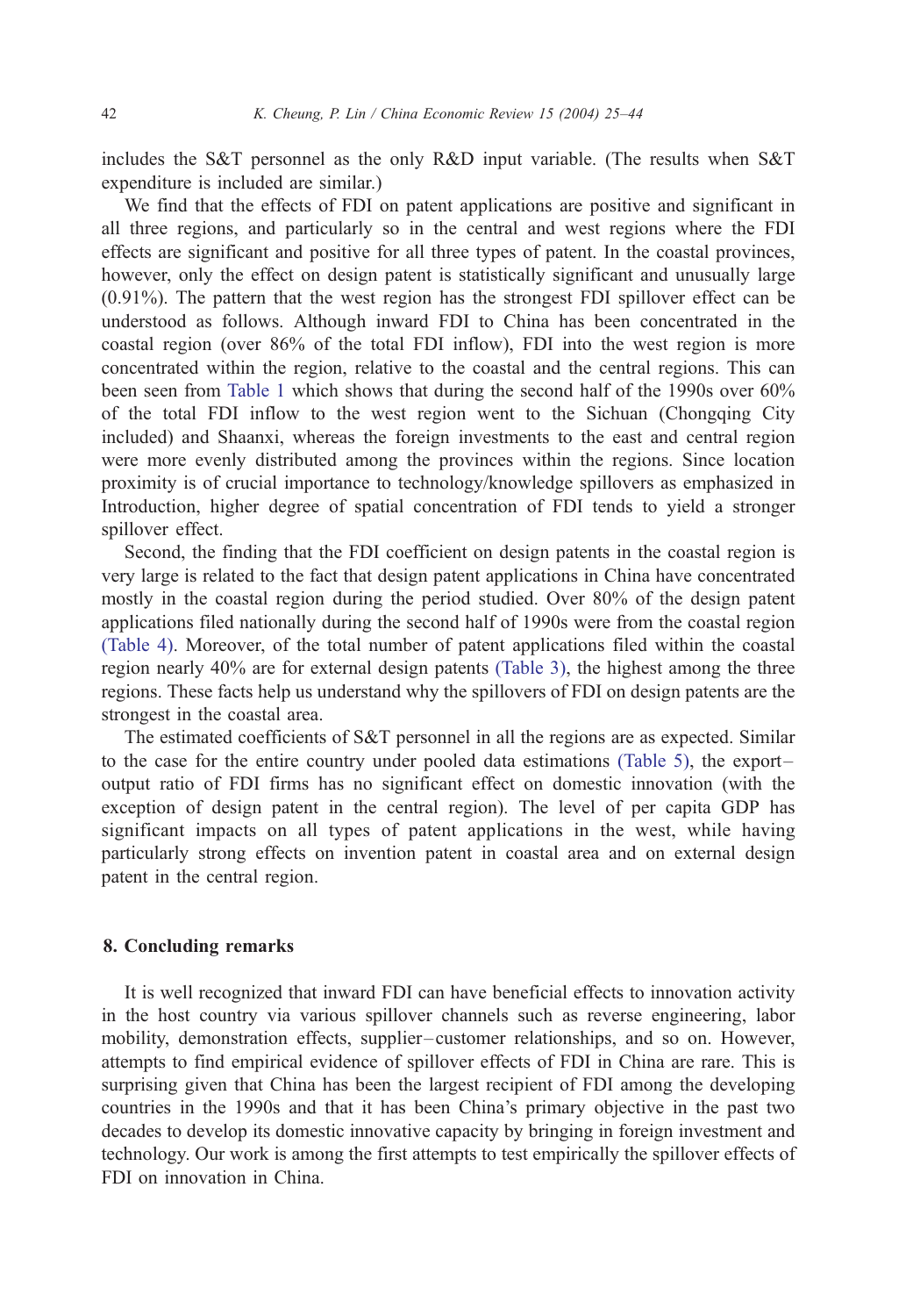In light of the importance of location proximity for knowledge spillovers, we use the data of 26 provinces (Tibet excluded) and 4 administrative cities (Beijing, Shanghai, Tianjing, and Chongqing) for the period of 1995 –2000. We found evidence of positive spillover effects of FDI on the number of domestic patent applications. The spillover effect of FDI is the strongest on minor innovations (particularly external design patents). These findings are robust under both the OLS and panel data estimations. Relative to the coastal and central regions, the spillover effects of FDI are stronger in the west region where FDI inflow is spatially more concentrated.

We also find that science and technical personnel and expenditure are the most major determinants of innovation output, as it should be the case. In addition, they impact more strongly on major innovations (invention) than on minor innovations (utility model and design). The level of economic development (as measured by per capita GDP) also has strong impacts on R&D activity in each province; provinces that are more developed such as those in the coastal region are more productive in generating patent applications. Furthermore, exports by the FDI firms in China to international markets appear to have marginally significant and positive effects on domestic patent applications.

As a first attempt to study spatial dimension of FDI spillover effects on innovation in China, we used provincial data in our analysis. Given the large sizes of provinces in China, a more satisfactory approach is to use observations from smaller spatial units like counties. If county-level data on FDI and innovation in China are available, future research along this line should reveal much detailed information about the spillover effects FDI in China. Using the number of patent applications to measure R&D output also has some limitations as mentioned in the Introduction.

Finally, we would like to relate our results to the so-called crowing-out effect of FDI on innovation mentioned in the literature (e.g., see [Lin, 2002\)](#page-19-0). According to the crowding-out hypothesis, inward FDI might have a negative effect on domestic R&D activity, because purchasing technologies from abroad (e.g., by setting up joint ventures with foreign investors) is a substitute for innovating on one's own. This substitute is more attractive when conducting one's own R&D is risky, or when the technology concerned is of high standard (such as invention). However, we should note that even when a firm purchases foreign technology, such importing of FDI could still generate spillover effects afterwards to other local firms. Thus, it is likely that both the crowdingout effect and the spillover effects exit in practice. We did not find evidence of a crowding-out effect of FDI in that the estimated coefficients of FDI on patent applications are all positive. This suggests that either the crowding out effect is absent in China or it exists but is dominated by the positive spillover effects of FDI at the provincial level.

#### Acknowledgements

We thank an anonymous referee and the participants of the Greater China and the WTO Conference at the City University of Hong Kong, June  $16-18$ , 2002, for their comments and suggestions.